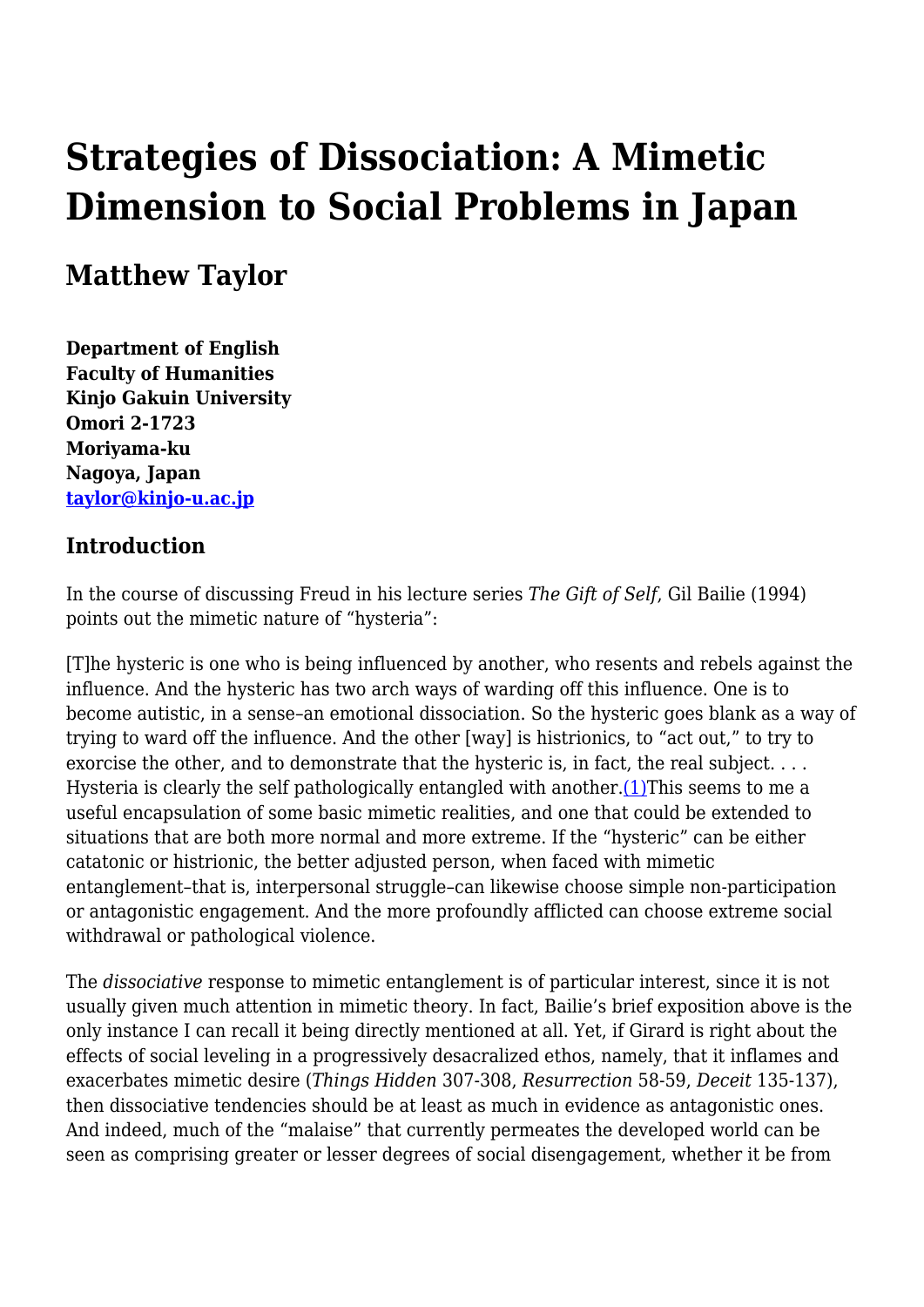romantic commitment, from marriage, from child-rearing and family, or from school, work, communication, or everyday interaction. Even the much-discussed demographic decline in developed nations might be understood as a mimetic "opting out"–the reduction or elimination of fraught relationships that marriage or child rearing would necessarily entail.

Japan is a nation that seems to be experiencing most of the characteristic "malaise" of other developed countries, along with a severe demographic decline (Hisane 2006). Of particular note is a growing cluster of social problems in Japan which exhibit both the "passive" and the "aggressive" characteristics noted in Bailie's observation above–the "two arch ways" of warding off interpersonal influence. It is the "passive," or dissociative trends that will be the focus of this paper, but the two are by no means unrelated, and it might be useful to get an overall glimpse of both in the following table:

# **Social Problems in Japan**

## **Dissociative"***Makeinu***"**

("losing dogs") Women who reject marriage/motherhood "Parasite Singles" Young single adults who continue living with parents **"***Furita***"** ("free Arbeiters") Temp workers; serially underemployed young people NEET "Not currently engaged in Education, Employment or Training" *"Futoko"* ("school refusal") Children who refuse to attend school Stalking, Assault, Rape **"***Hikikomori***"** ("pull inside") Shut-ins; teenagers, young adults, or Murder adults into their 30s-40s who will not leave their home or room

# **Antagonistic/Violent**

Incivility in Public Places (Train manners, mobile phone manners, etc.) *Gakyuu Houkai* ("classroom collapse") Out of control classrooms in secondary and elementary schools *<i>Ijime* (school bullying) Including threats, slander, humiliation, physical attacks, extortion, driving victims to suicide Juvenile Crime Abuse, Domestic Violence Suicide, Suicide Pacts (Thrill killings, stalking victims, classmates, peers, playmates, teachers, students, family members, partners, own children, others' children)

2

The table lists most of the social problems which have become prominent in Japan, particularly in the past five to ten years (though some, like school bullying, have a much longer history). The left column lists social problems that are dissociative, roughly graded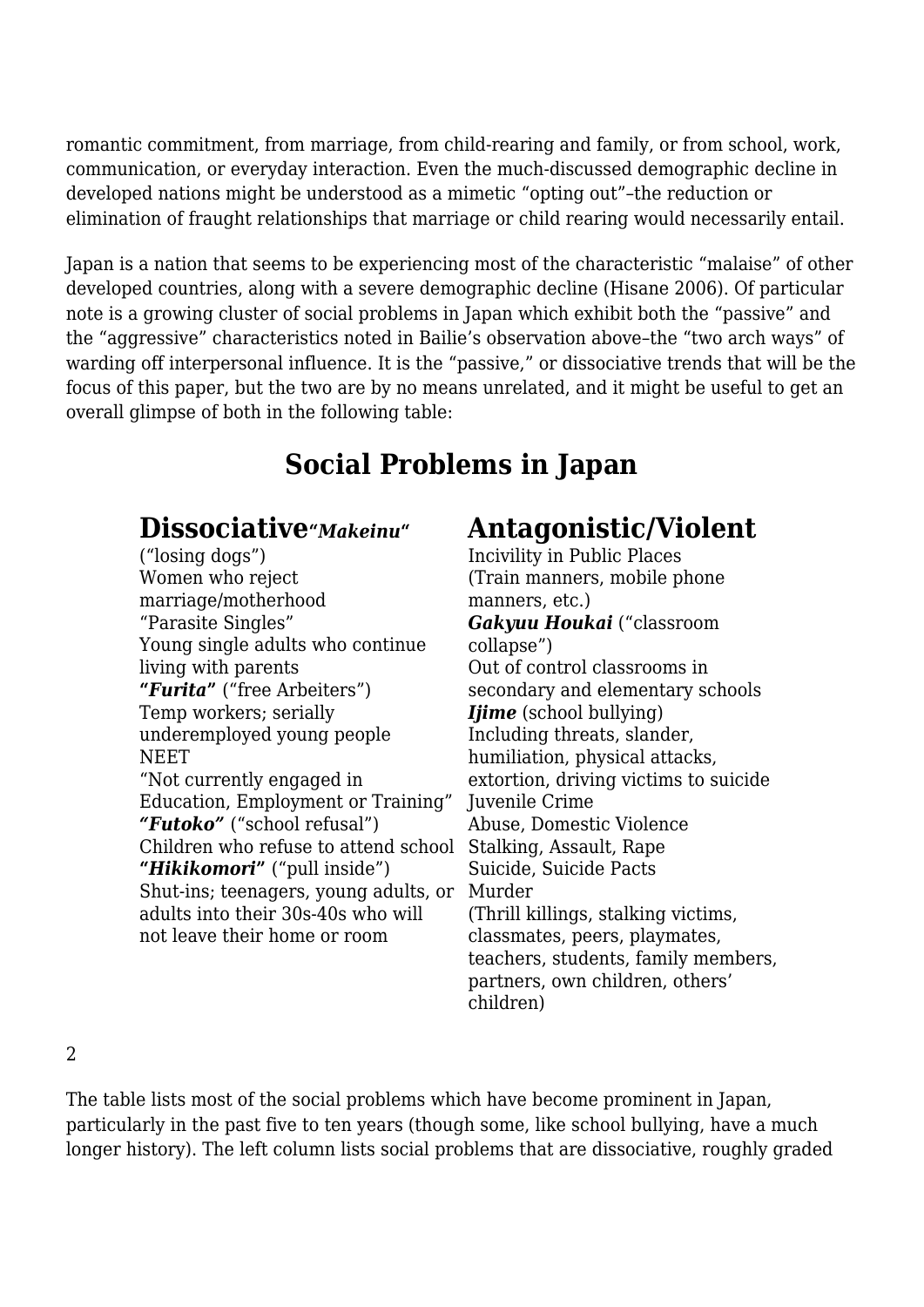top to bottom from basic life choices in which people are disengaging from conventional social roles (top), to extreme social incapacitation in which almost any interpersonal interaction is painful or even impossible (bottom). The right column lists antagonistic or violent trends, roughly graded top to bottom from relatively innocuous forms of incivility to stunningly cruel acts of violence[.\(2\)](http://anthropoetics.ucla.edu/ap1201/taylor#n2)

These problems are, naturally, a source of considerable concern for the Japanese, and many have attracted notice outside of Japan. That the problems seem linked in some way can be sensed from the fact that the discussion of one almost invariably leads to the discussion of some or several others. In the public mind, at least, they seem sometimes to comprise a single social crisis, a crisis in human relations. There has been no lack of causative factors proposed to account for this crisis, including materialism, consumerism, the collapse of the economic bubble, economic restructuring (*"risutora"*), the influence of Western "individualism," a stressful and rigidly competitive education system, nuclear families, the decline of extended families, smothering mothers, absentee working parents, decline of parental and other authority, non-transmission of normative values, lack of socialization, lack of outdoor activity, urbanization, spatial isolation, media prurience, or solitary absorption in electronic media, particularly electronic games or the Internet.

I would not discount any of these factors as being implicated somehow, and some seem quite plausible. Yet, at a more basic level of explanation, human relations, before they are "caused" by anything else, are caused by human relations. If they are in crisis, it would be useful to consider which specific relations are in crisis. The dissociating people we will consider in this paper are making choices about what personal relations *not* to have. Therefore, at a minimum, we should examine what relationships are being excluded and what it is about the relationships that makes them difficult or unbearable.

In fact, dissociative strategies in Japan are sometimes rational and even wise, and even in psycho-symptomatic cases they are often to some extent realistic responses to agonizing interpersonal realities. Taking all the dissociative trends together, it appears that many of the dissociating people are responding to psychosocial distress in connection with their most definitive social roles (for children, school; for women, the milieu of the housewife: for men, the workplace). Furthermore, in the case of school refusers and *hikikomori* (shut-ins), the distress is clearly connected with school bullying, and less overtly brutal forms of group pressure may factor into the milder forms of disengagement as well.

In this paper I will overview the problems of social dissociation in Japan listed above in the left column, specifically in terms of the relationships which are being excluded, and consider these trends in the context of the patterns of social life in post-war Japan, as well of current developments in Japanese society. Mimetic theory will be for the most part assumed rather than explicated in this paper, though it will come in for explicit discussion toward the end, where I will discuss the place of social scapegoating.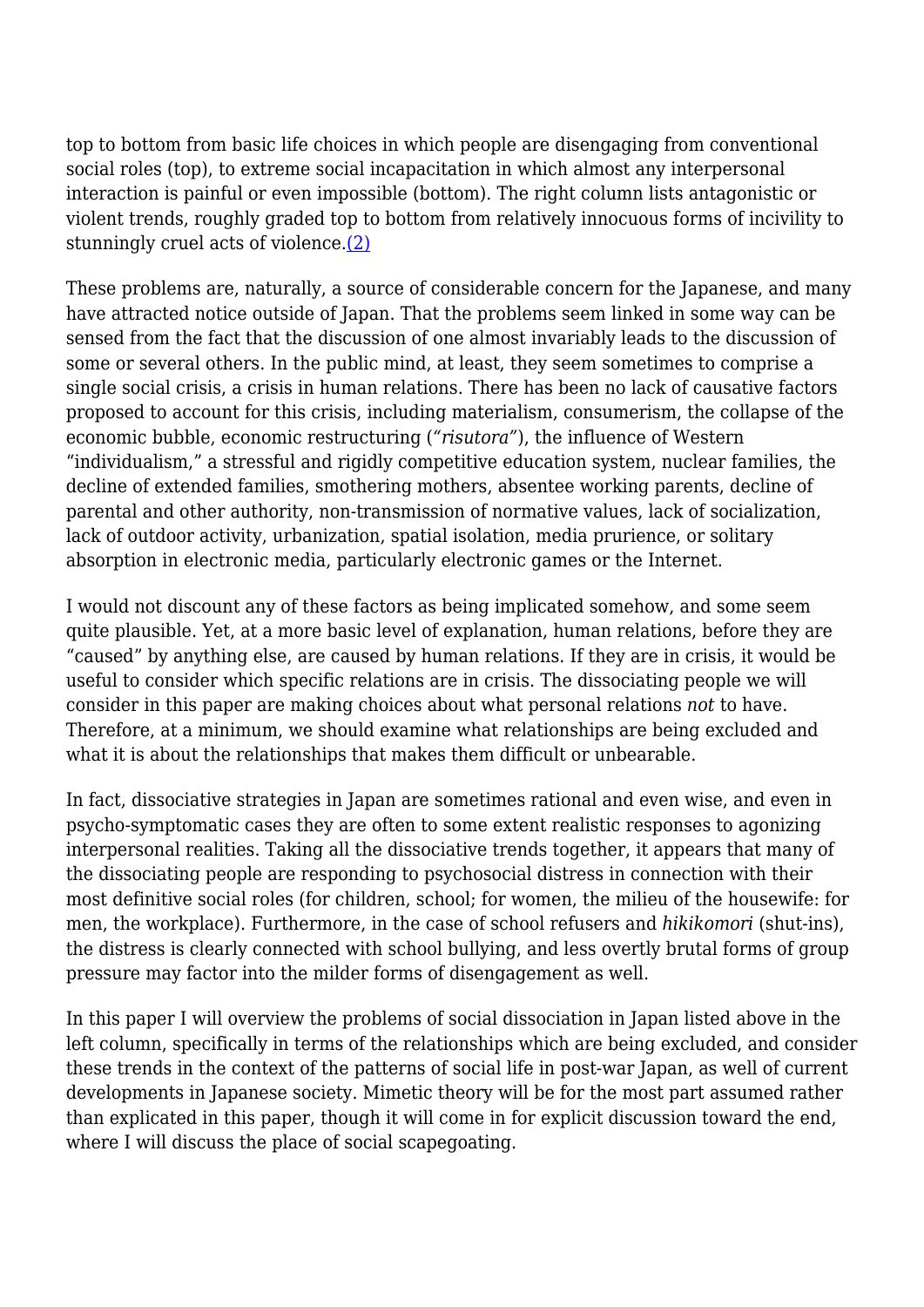It should be stated that this paper is not, nor does it substitute for, a rigorous sociological or psychoanalytically informed treatment. It is a broad characterization of an evolving cluster of social trends, which the other kinds of analysis might either confirm or correct on any point. My "expertise," if it could be called such, comes from over two decades of living, working and raising a family in Japan. I have watched most of these social trends develop over this time, and experienced (directly or indirectly) some of the social tensions described herein. I have encountered in particular, usually in the classroom, certain people who seem "beaten": subdued, impassive, unresponsive, driven inward, profoundly inhibited, diminished, and socially isolated. These cumulative encounters are no doubt a major motivation for this paper.

#### *"Makeinu"*

The first social trend to consider is the choice of an increasing number of Japanese, notably working women, not to get married or have children. This is also part of a more general trend of women and men rejecting marriage, delaying marriage, or of married couples having fewer children or none at all (Curtin 2002). For women, it is a marked change even from very recent times, when getting married by one's mid-twenties was a nearly universal aspiration among Japanese women. The term "*makeinu*" ("loser," or literally "losing dog") reflects this stereotypical expectation, that a woman would be a social loser if she remained single into her thirties. Yet the term has begun to used, both self-denigratingly and defiantly, by "30-something" single women themselves, most notably Junko Sakai in her best-selling book *Makeinu no Toboe* (*The Howl of the Losing Dog*) (Shoji 2004, "Who's the Loser?" 2004); Yoko Haruka wrote a similar defiant manifesto, *Kekkon Shimasen* (*I Won't Get Married*) (Doi 2003, Phung 2005).

The voluntarily single woman is the most practical and clear-sighted of the social actors we will consider, and it should be said at the outset that this is not a social "problem" at all (except for Japan's troubled demographic future, about which more below) but a reasonable and arguably wise life choice. A characteristic image of Japanese women in the work force has been that of "office ladies" whose unglamorous duties included serving green tea to the men, and who were expected to leave the company after a certain number of years, when they got married (the workplace itself often being something of a marriage market). Equality in education and gradually increasing opportunities (as yet very far from equal) in the workplace make it possible for Japanese women to live in financial independence, and that such opportunities exist is obviously an excellent thing.

Yet the majority of the women who reject marriage and motherhood, unlike authors like Sakai and Haruka who speak for them, do not have glamorous careers in media but are typically clerical workers hired at a level where meaningful promotion (though not steady rise in salary) will never take place. That a substantial number of women are rejecting lifelong companionship and motherhood in favor of a dead-end career of desk drudgery is a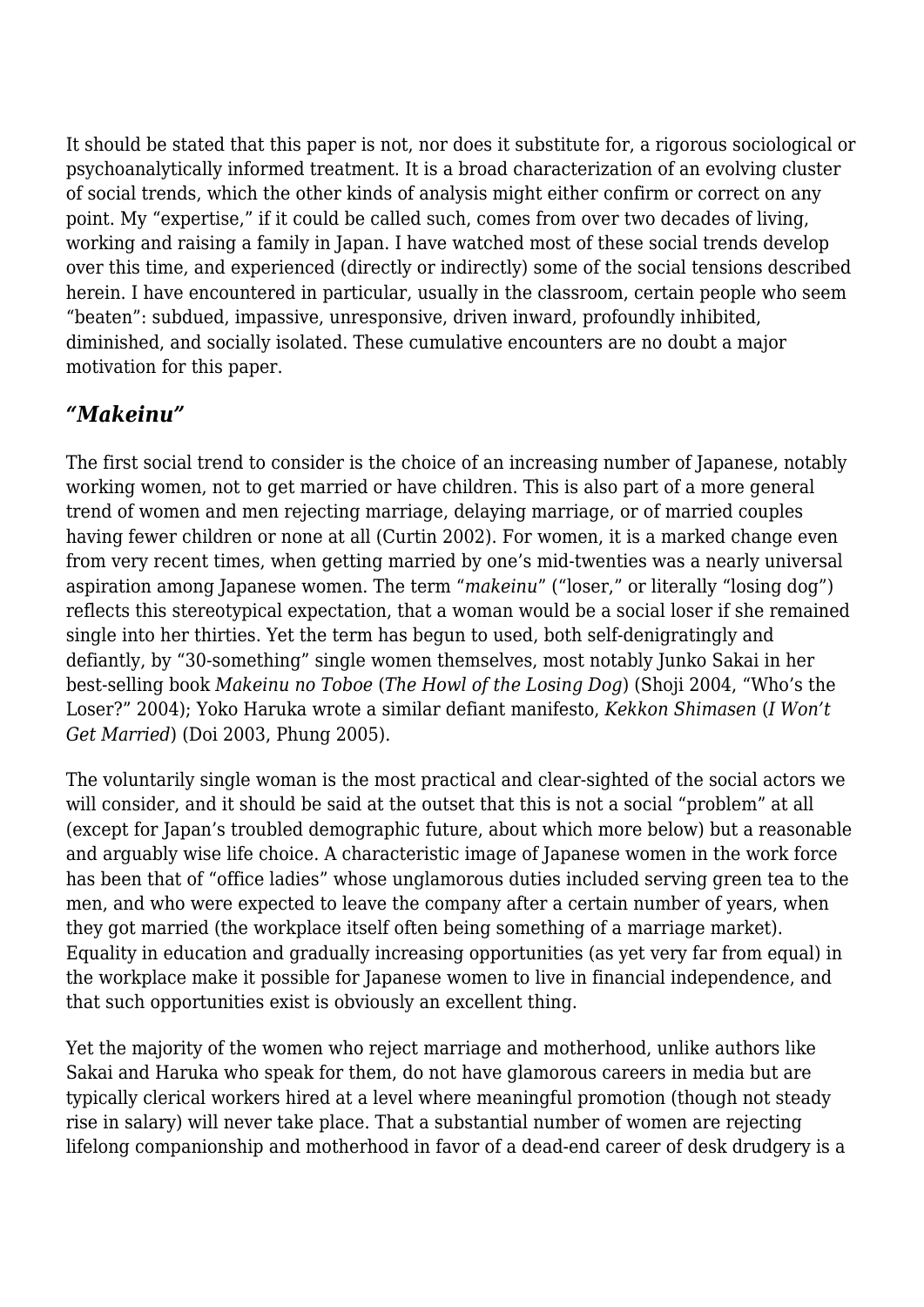profound indictment of male-female relations in Japan and of the social cost of Japan's postwar "economic miracle." A few words should be said about the boom years in terms of their influence on social roles and interpersonal relations.

The national resolve to build Japan's economy after the war established the pattern whereby husbands worked long hours (including work-related entertainment after work) and often commuted long distances to and from home, while the wife stayed at home and ruled the roost, characteristically rearing studious, academically competitive children who would fill these same roles when they grew up. This arrangement was detrimental as much for the lack of "patriarchy" (the absence of the husband and father) as for the imposition of it (gender roles both rigid and artificial), and within a few generations has produced many overly mothered children unwholesomely focused on cramming for entrance exams, while turning Japanese men and women into what sometimes seem like two alien and mutually incomprehensible species.

In this context, a Japanese woman's choice of freedom and independence begs the question, freedom and independence *from what*? Being a wife and mother until recently carried a certain assurance of social standing and a solid basis for identity in Japan, but it has increasingly become a social burden, as the marriage rejecting women must know from having observed their own mothers. The decision not to get married (I would contend) is not simply a career decision but a decision to forgo a great number of difficult social situations.

#### 3

Japanese housewives must often manage, usually unaided, demanding sets of interactions: with husbands (often emotionally remote and unsupportive), with critical in-laws who may have spoiled their son from childhood, with academically stressed children, with teachers (including instructors for a great many private lessons), with the mothers of children's classmates, with the polite but insinuating street corner clutch of neighborhood housewives, and the like–all of this in the context of a gruelingly competitive education system where a child's success (or lack of it) is shared by the mother. Housewives must also manage virtually all household affairs and related business transactions, but these, the most depersonalized of human interactions (or, to the extent that they are not depersonalized, the most obliging and deferential to the housewife) are for that reason perhaps the least demanding.

The career-centered, voluntarily single Japanese woman is essentially choosing a narrow, comparatively limited set of business and working relationships–difficult though they may be–over a much larger, much less clearly delineated, much more difficult set of social relationships, which a decision not to get married neatly eliminates. Her time off work will be spent alone, perhaps with a romantic partner, or with friends. The network of friends, in fact, is often the most important and stable social aspect of her life. Friendships among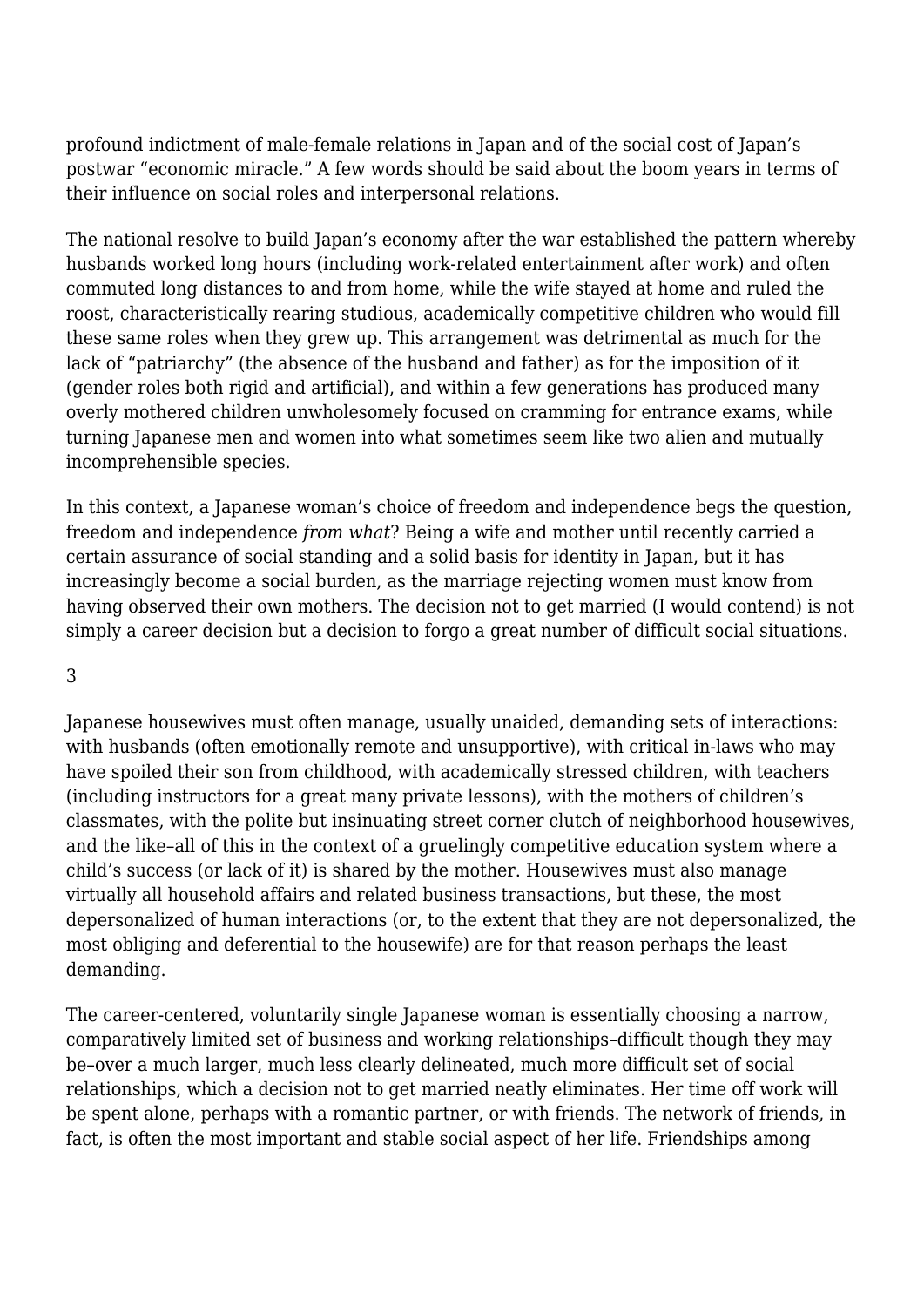young women in Japan are exceptionally warm, ebullient, intimate, supportive, relaxed, active and carefree (Tolbert 2000). The woman may not need men very much, and as her lifestyle becomes more habitual, she may not need men at all. Yet, were she to get married and have children, she would have to give up or sharply curtail activities with this network of friends and exchange them for the demanding and stressful sets of personal interactions enumerated above.

My emphasis on interpersonal factors risks overlooking more straightforward socioeconomic ones. When my writing students choose the topic of Japan's demographic decline, they point out that many working women in Japan *do* want to get married and raise children, but do not want to lose their jobs. In this view, limited or nonexistent support for working parents (*e.g.,* generous and flexible paid leave) lowers the incentives for marriage and child rearing. That the government and business sectors in Japan ought to be doing much more to support working parents is not in question, and interpersonal factors should not be emphasized at the expense of denying economic realities. In contrast to the boom years, even a prospective husband's job would not necessarily be secure, and it is important for women to hang on to jobs in the "post-bubble" era. Yet I would maintain that support for working mothers, however necessary and welcome, would not be enough in itself to reverse the trend of marriage-and-motherhood-rejecting women, who are responding to relationships, patterns of interaction, and a host of negative social possibilities that such reform would not be sufficient to alleviate.

Consider the fact that the single Japanese woman has available to her all the social facts represented in the table presented above, which are the subject of frequent and depressing news presentations. In the case of child-rearing alone, the single woman can ask herself a number of highly pertinent questions. Would the child be safe from kidnapping or murder, by random psychopaths ("Sho-ichi Danji Gekouchu ni" 2006), by classmates ("Child Violence Raises Concern" 2005), even by mothers of classmates ("Woman Held in Slaying" 2006)? Would the child be safe from the mother herself, if she turned out to be one of the growing number of insecure and inexperienced young parents who abuse their children (Tatsuno 2006)? Could the child do well in an increasingly chaotic classroom environment (Murakami 1999)? Would the child be bullied (Taki 2001)? Would the child become a *futouko* who refuses to go to school? Would the child become one of the enraged co-dependent teenagers who attack their parents? Would the child grow up to be a *furita* who will not seek a salaried position, a NEETer who does not work *at all*, or a *hikikomori* (shut-in) who will not even leave the house or bedroom–a grievous burden to the mother into old age and death?

There are many things that could go catastrophically wrong, in other words, and relatively few that might go right. Marriage and child rearing, in this light, hold comparatively little promise of companionship and social fulfillment and may in fact represent a bleak threat of strained interactions, helplessness, catastrophe, and isolated misery. The decision not to get married or raise children (whatever other socio-economic factors are involved) neatly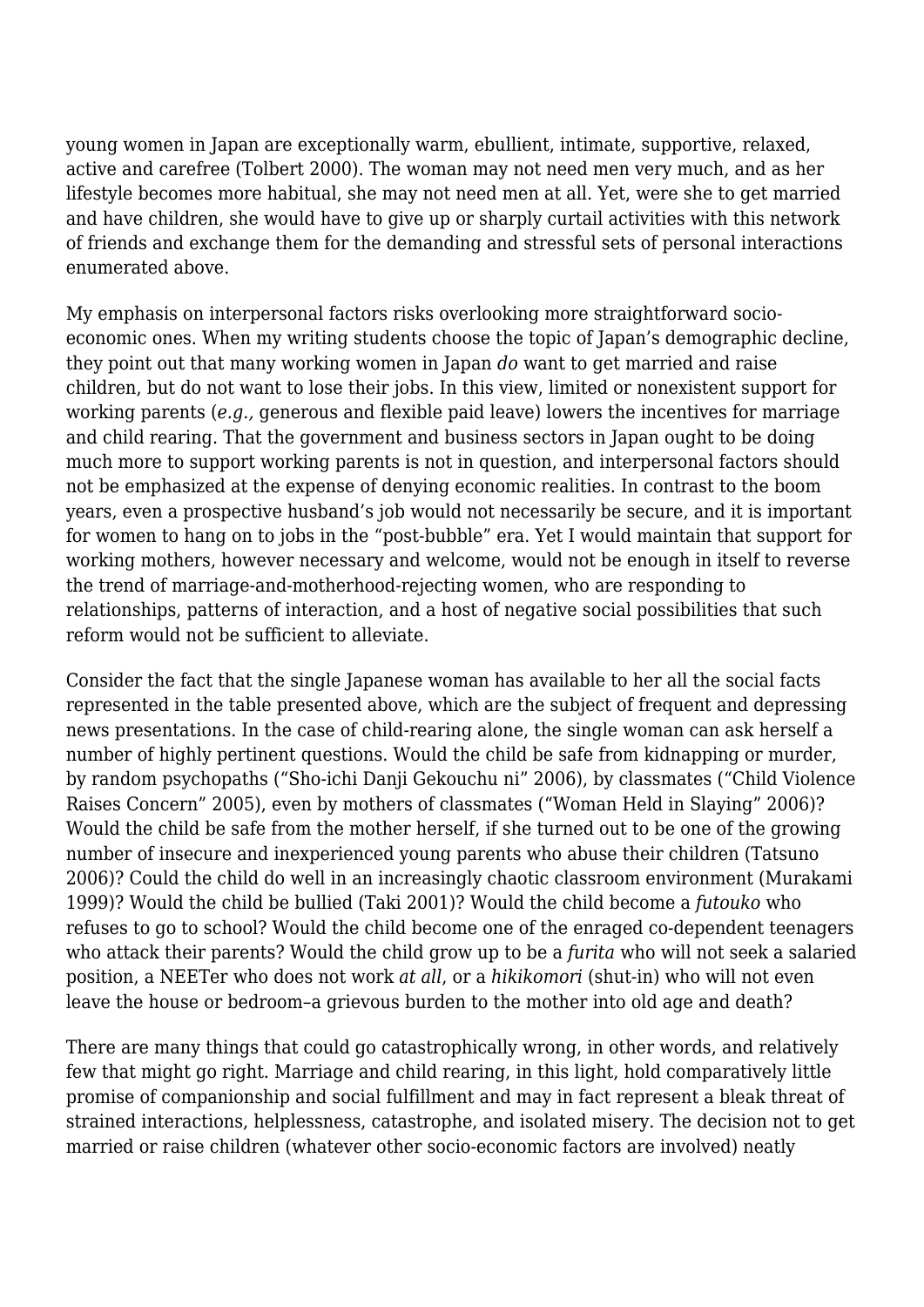eliminates a number of devastating possibilities that the woman will never have to experience.

This social development is of course a dire one for the demographic future of Japan, with a total fertility rate of 1.29 in 2003-2004 and an even lower figure expected for 2005 (Hisane 2006). Japan's demographic decline might be usefully understood in terms of the choices many young people are making about human relationships, namely, the choice not to have certain kinds of human relationships at all. A larger issue is how *any* advanced, secularized democracy with a consumer economy (of which Japan is perhaps the ultimate exemplar) can regenerate itself. As with Marxism, such a society seems to establish "perverse incentives" that undermine the whole project. If the "worker's paradise" produced people who don't like to work, the "consumer paradise" eventually produces people who like to work, and like to consume, but don't like to produce workers and consumers.

But again, it is not about labor and goods, but human relations. The demographic crisis in Japan is in this sense a mimetic crisis. Many naturally shrink from marriage and motherhood, which represent a host of negative social possibilities, and fall back on relations that are known, or reliable, or pleasant, or narrowly defined: co-workers, friends, or parents.

#### **"Parasite Singles"**

The "parasite single" is another social category that should not necessarily be considered a "problem" at all. "Parasite singles" (a denigrating stereotype popularized by sociologist Masahiro Yamada in a best-selling book) are men or women who continue to live with parents past the time when they are expected to have moved out and become independent (Curtin 2001). No neurotic tendencies need be imputed to the choice, and it may indeed have a number of practical motivations: low starting salaries which make independence difficult, saving money for marriage in the future, being able to spend more money on carefree pleasures, or being free of household chores that independent living–without the benefit of a long-suffering mother–would entail. The arrangement may, after all, be temporary.

There are legitimate objections that the term "parasite single" downplays or overlooks genuine hardship for young people who cannot find good jobs, or any jobs, since the collapse of the economic bubble (Ashby 2000). Indeed, "parasite single" is a term that should be taken very skeptically–an opportunistic bit of editorializing on "selfish, spoiled young people." Yet the stereotype, however unfair, describes a genuine social trend which is important in the context of this paper. Many of the marriage-rejecting women examined above also belong in this category, and so do the majority of the more troubling cases we will describe below. Two key descriptors of dissociative disorders in Japan are the reduction or elimination of social relations with everyone except one's parents, and an unhealthy co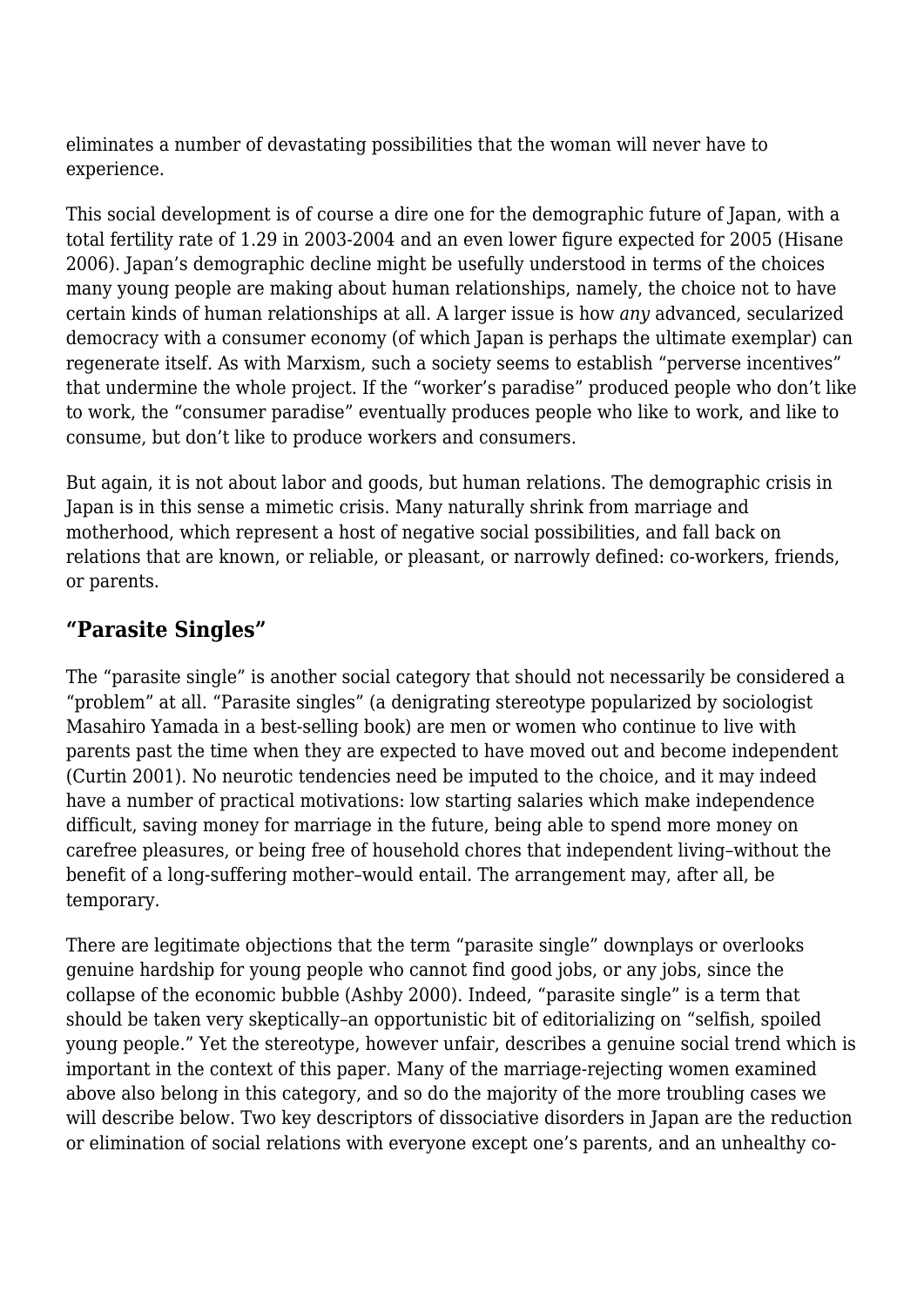dependency with the latter. This pattern is at least minimally present in the "parasite single" phenomena.

Let us guardedly accept the term "parasite single" for what it might reveal about the social situation, and let us take as paradigmatic the very stereotype it was designed to denigrate. This would be the young, single working woman who delays or rejects marriage, lives with her parents, and uses all or most of her income for luxury goods (*e.g.,* an ensemble of ridiculously expensive designer bags), entertainment, and overseas trips with her friends (Tolbert 2000). Friendship networks among young Japanese women were touched upon above and I would contend that they are one of the most important factors in the choices of the stereotypical "parasite single." Indeed, much of the consumer economy in Japan (mobile phones, restaurants, karaoke studios, shopping outlets, travel agencies, etc.) is geared to this highly lucrative demographic: teenage or young adult women and their friends, who shop together, eat together, carouse together, travel together, take pictures together, and communicate constantly by cell phone when they are not together.

4

The stern eye of social commentary naturally alights on the conspicuous attributes on display here: materialism, consumerism, selfishness, frivolity, and the like. Yet what is overlooked in such critiques is both the dreary, mannered conformity that will otherwise define these young women's lives, and the fact that the frivolity exists to service the relationships. The "parasite single" does not want to live a gorgeous, fun-filled life for its own sake; she wants to live a gorgeous, fun-filled life *with her friends*. To consider the heartbreaking cases mentioned above, the increasing cases of child abuse in Japan by frustrated, isolated, inexperienced young mothers, these women are in some ways the precise counterparts to the "parasite singles," who represent the kind of lifestyle that the newly isolated and stress-filled young mother had to give up. Scolding young Japanese women for their selfishness or immaturity overlooks the terribly unattractive reality of the "mature" social roles that the young woman has been expected to dutifully evolve into. In Japan, a good case can be made for "prolonged adolescence," at least for women. For men, the social cost is more exacting.

#### *"Furita"*

"*Furita*" is a reduced hybrid compound combining the borrowed words "free" and the German "Arbeit" (for "part-time job"). The compound "free Arbeiter" was eventually reduced to *furita* ("freeter"). The term describes something between a drifter and a temp worker. The characteristic *furita* starts out as a carefree young person who may or may not have finished high school or college, and delays or rejects the search for a steady, salaried position, opting instead for a series of temporary, easily obtainable, low-skill service sector jobs (either part-time or full-time), usually making only enough money to live and pursue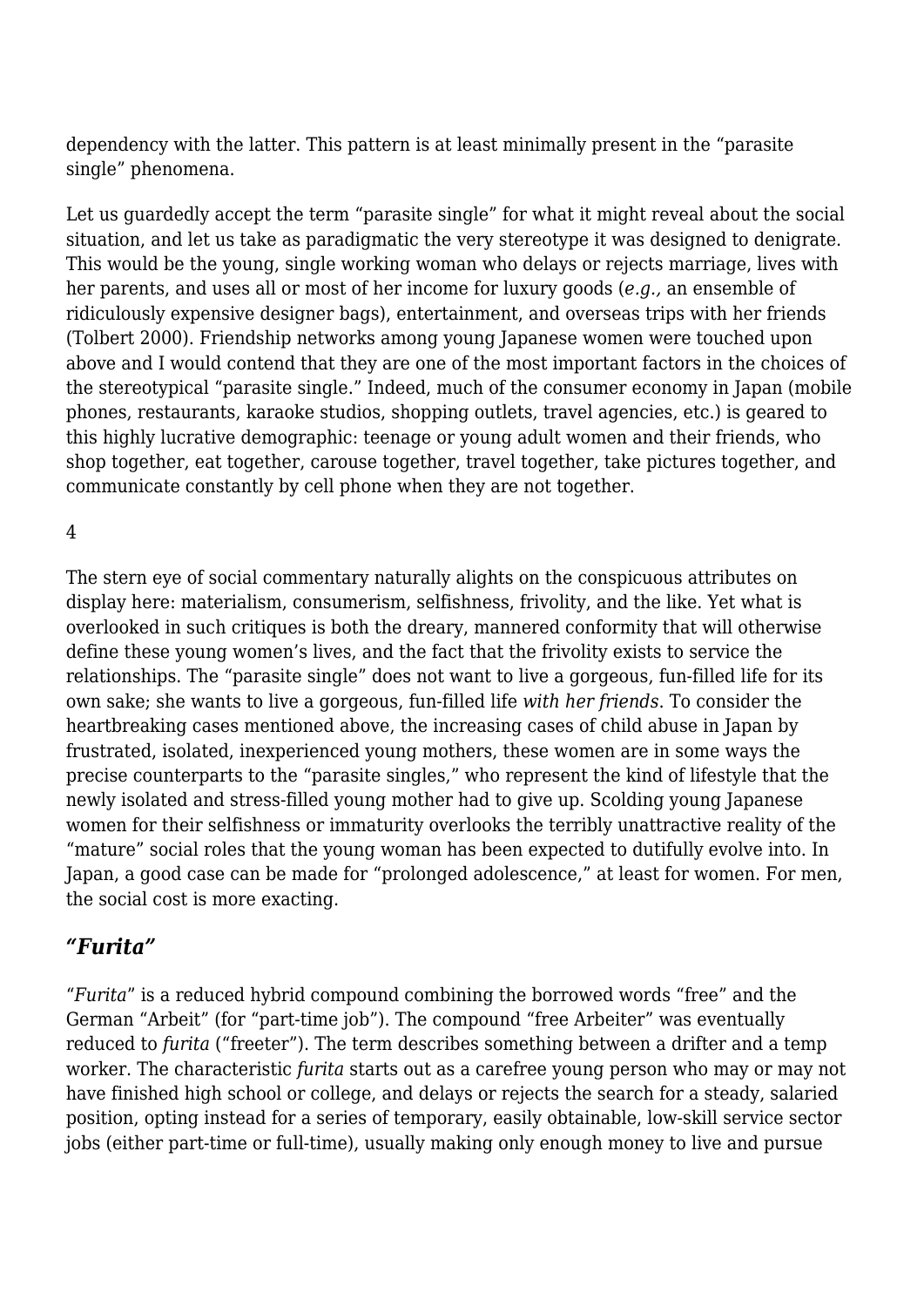any number of recreational pursuits. The *furita* may also be, and often is, a "parasite single" (Honda 2005).

As with "parasite single," "*furita*" has become in many instances a denigrating stereotype that ignores harsh economic realities (namely, the difficulty of finding a good job, or any steady job at all, in a competitive, "restructured," post-bubble economy) and fixing the blame on the "character flaws" of "today's young people." To be sure, some *furita* have failed to find salaried jobs at the level or status they think they deserve (usually measured by their university) and will not be "demeaned" by searching for lower positions, however stable. And, taking a cynical view, *furita* are certainly advantageous for the "restructured" business sector inasmuch as they supply a fluid, adjustable, temporary labor pool that relieves companies of having to shell out the normal benefits and systematic raises they would to regular full-time employees. At any rate, being a *furita* may not always be much of a choice, and the analysis here only applies insofar as it is one–the choice not to play the game, not to search in a serious or concerted way for a steady, full-time job.

When it is a choice, it becomes much less of a choice after a certain number of years, when the *furita* will simply be unemployable for any steady job that requires accumulated skills, collaborative ability, endurance, discipline, reliability, forbearance, deference to superiors (many of these being characteristic Japanese virtues), and, perhaps most importantly, a respectable employment record. Eventually, even the temporary work of the *furita* will be harder to find as the person advances toward and into middle age, and a younger crop of *furita* are available to employers. In short, to be a *furita*, if it is a choice, is an unwise one. The *furita* will have a low income (especially as the income gap widens with years in comparison to non-*furita* counterparts), no health or retirement benefits, and usually no station in life to attract women for marriage (Ashby 2004). The *furita* introduces a troubling new class of single, low income, unskilled, under-employed, and increasingly unemployable *lumpen* quasi-bohemians into a society that in the post-war years prided itself (not completely without justification) on being egalitarian and universally "middle class," at least in general principle.

*Furita* may be male or female, but it is the male who interests us here, because the emergence of a group of males who are not steady or salaried workers is the most notable aspect of the trend. Like *makeinu, furita* are rejecting social roles and expectations, in this case of the male. *Furita* are the anti-salarymen, one of the clearer instances of Japanese consciously adopting some form of Western "individualism." It is a strained form insofar as it lacks an element of idealism. As one Internet commentator laments about *furita* and *hikikomori* (shut-ins), "This Japanese generation doesn't tune in, it doesn't turn on, it only drops out" (Brown 2003). But while "hippies" in the West could reliably draw on an implicit social prestige garnered by their mystique, *furita* can count on no comparable reverence for their lifestyle, and the Japanese are considerably less forgiving to men in this instance than to women.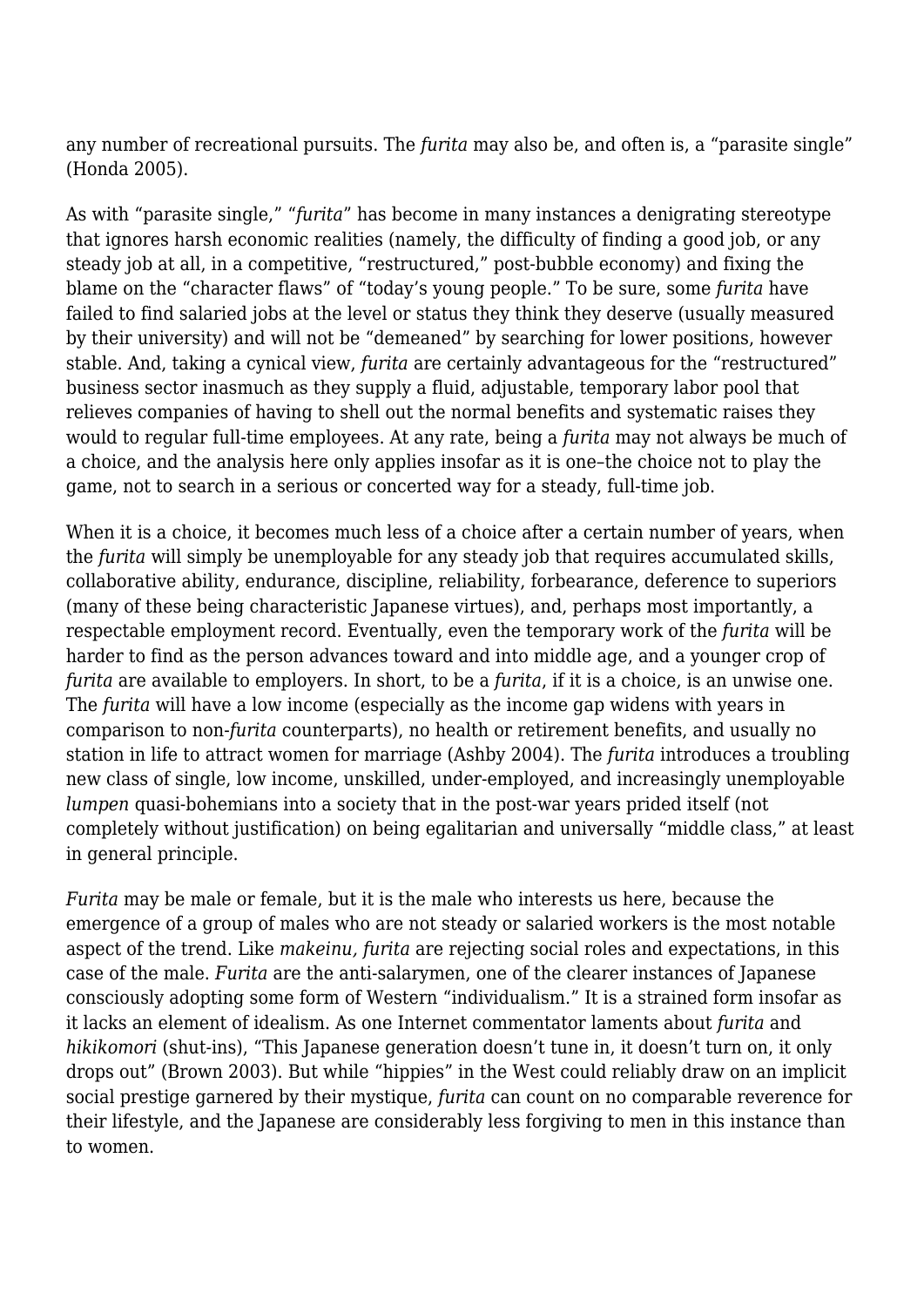The characteristic male *furita* (again, insofar as it is a choice and not an economic necessity) is, like the cases considered above, making a choice about what relationships to have and not have. He chooses a series of limited, temporary relationships with employers and coworkers, and perhaps with a semi-stable cohort of fun-loving fellows. He will not have to be berated or humiliated by a boss who has any real power over him, nor will he have to forge or sustain long, demanding relationships with co-workers.

The slowly increasing gender equity in the Japanese workplace does not change the fact that, for a Japanese man, *as* a Japanese man, the workplace is still a man's world where he has to be tempered and tested as a man and make a place for himself within a tightly knit male cohort with a strong company identity. Japanese men, unlike women, do not have the option of forging a socially acceptable identity apart from their job, which defines adult manliness. Economic developments have not changed this social imperative for the male, but they have given it something of a nastier edge. Lifetime employment used to be, although certainly not a universal norm, at least the theoretical one in larger companies, with promotion proceeding along the escalator of seniority. Even an unproductive worker was able to claim a place (though not a respected one) within the *madogiwazoku*, or "window watching gang." The *risutora* ("restructuring") which Japanese companies undertook to make themselves more competitive demolished this social contract. No one is irreplaceable or invulnerable, and promotion is based on some demonstration of merit.

The burden for a Japanese man, who, more than a woman, has to prove his social worth through his job, is that the company identity and the gang ethos among the cohort of male co-workers is just as strong, but obviously less reliable, more treacherous. That is, just as much is asked of a man as before, namely that he in effect surrender his identity to his company, yet if a worker is in principle expendable, it is no longer a reciprocal exchange of identity for a secure sense of belonging.

The male *furita* may after all be a sensitive young man insecure about whether he can fit into this intimidating and treacherous world, whether he can prove himself as a man. Alternately, he may be a "victim" of Japan's affluence to the extent that, over-indulged by parents who make relatively few demands on him and provide him with the money he needs for recreation, he doesn't feel the overriding compulsion to make a living that was felt by earlier generations, when families were poorer and Japan was a struggling country. In either case, the voluntary *furita* preempts the possibility of failure or rejection within the male world by his own rejection of the possibility. Unlike the case of the voluntarily single career woman, however, his choice is not simply passive and eliminative but structurally passive/aggressive, and without a "manly" identity defined by a secure job, however humble or elevated it may be, he is putting himself further out of the circle of acceptance of the wider society. A hostile relationship to society is implicit in his choice, however faint this may be initially, and may grow more marked as his choice becomes irretrievable and his marginal status permanent.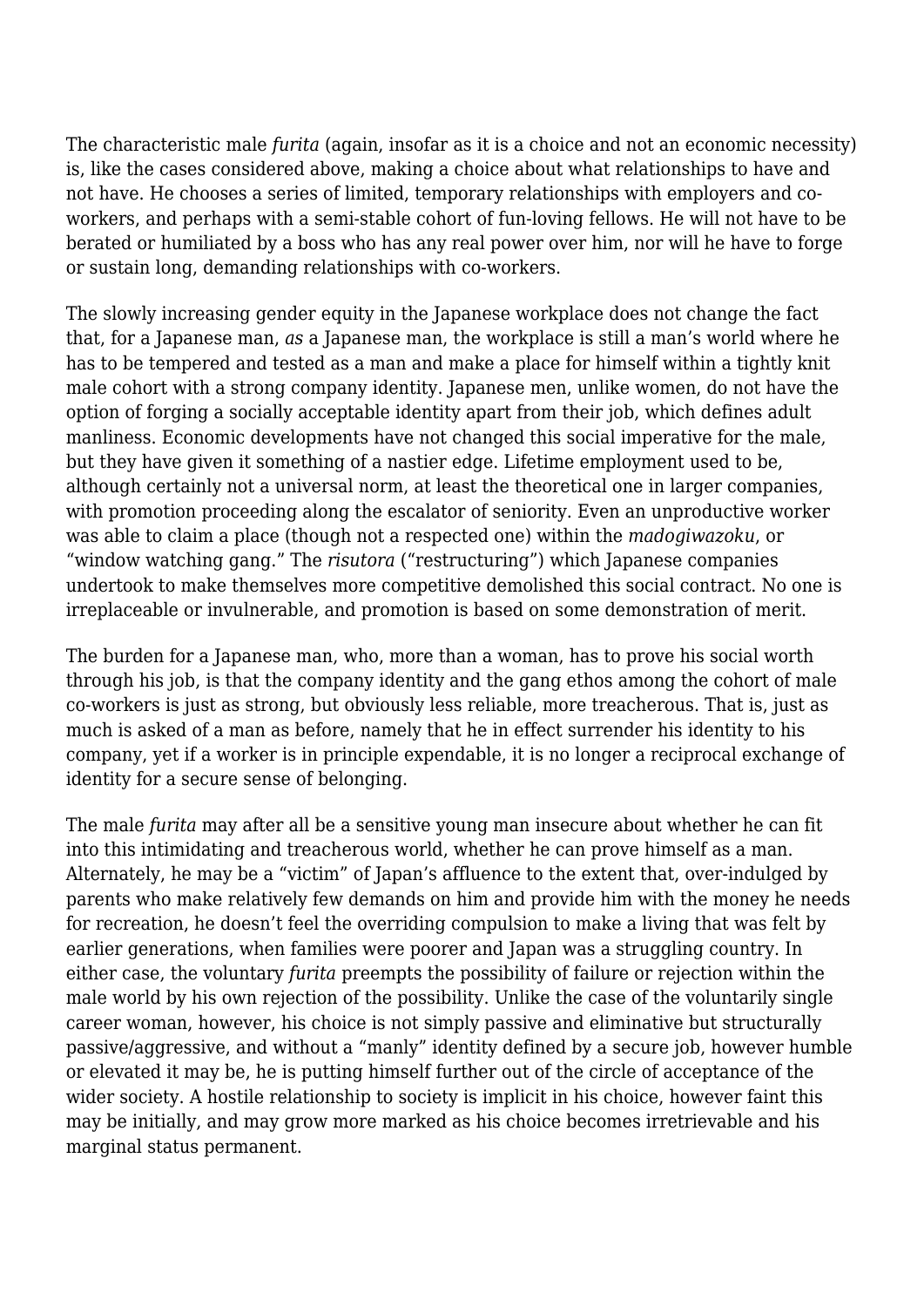Here we approach another stereotype that has to be treated sensitively. The vast majority of *furita* are neither criminal nor violent, but where certain kinds of crimes increase (stalking, assault, rape) a *furita* is relatively likely to be the perpetrator, in comparison with men from other categories. No one is surprised when a suspect apprehended for such crimes turns out to be a *furita*, and indeed, many people watching the news may form such a profile in their minds before a suspect is apprehended. Though the income of *furita* may be comparatively low, these are not crimes motivated by desperate need but by a hostile social relation that hardens into retributive aggression, moreover, one that has to do with some sort of manly dignity denied by society and reclaimed through violence. A woman is likely to be the victim.

5

What these kinds of criminal pathology among *furita* mean, on one level, is that the *furita does*, finally, demand attention, recognition, retribution from the social web whose intimidating and treacherous demands his rejection were supposed to put out of reach. The relationship was not eliminated; he carries it with him. He can run, but he can't hide, which in one way or another will apply to all of the dissociated people we will consider next.

#### **NEET**

Another term of recent vintage is "NEET," an acronym originating in the U.K. and transplanted to Japan, meaning "Not currently engaged in Education, Employment or Training" ("NEET," *Wikipedia*). Since there is no lack of part-time or temporary full-time work to be found in Japan, young people must be "NEETers" by choice, but the reasons vary widely (Nakamura 2004). NEET overlaps most other categories of dissociation considered in this paper. Some NEETers, like some of the *furita* described above, could not succeed in getting a salaried position at the level they think they deserve within the restructured economy, and will not demean themselves with *any* other kind of work. Some may be overindulged young people, also described above, who have *never* made a serious effort to continue their studies or find work. Some may be *furita* who slip down to NEET status because they could not get along with bosses or co-workers and gave up working altogether. Others may be excruciatingly shy and withdrawn people, like the *hikikomori* we will consider below, for whom the social interaction involved in work, education or training would be torture.

That NEET is defined in the negative ("not") is highly indicative of the nature of so much of Japan's social crisis, yet the keywords (Education, Employment, Training) are somewhat misleading. It is not these *activities* that the person is typically rejecting, but the *relationships* they entail. The negatives, I think, can all be restated relationally: *not* in relation with fellow students, *not* in relation with teachers, *not* in relation with bosses, coworkers, clients, customers, trainers, fellow trainees, and so on. In other words, I would suggest that what NEETers are doing in many cases is eliminating a vast number of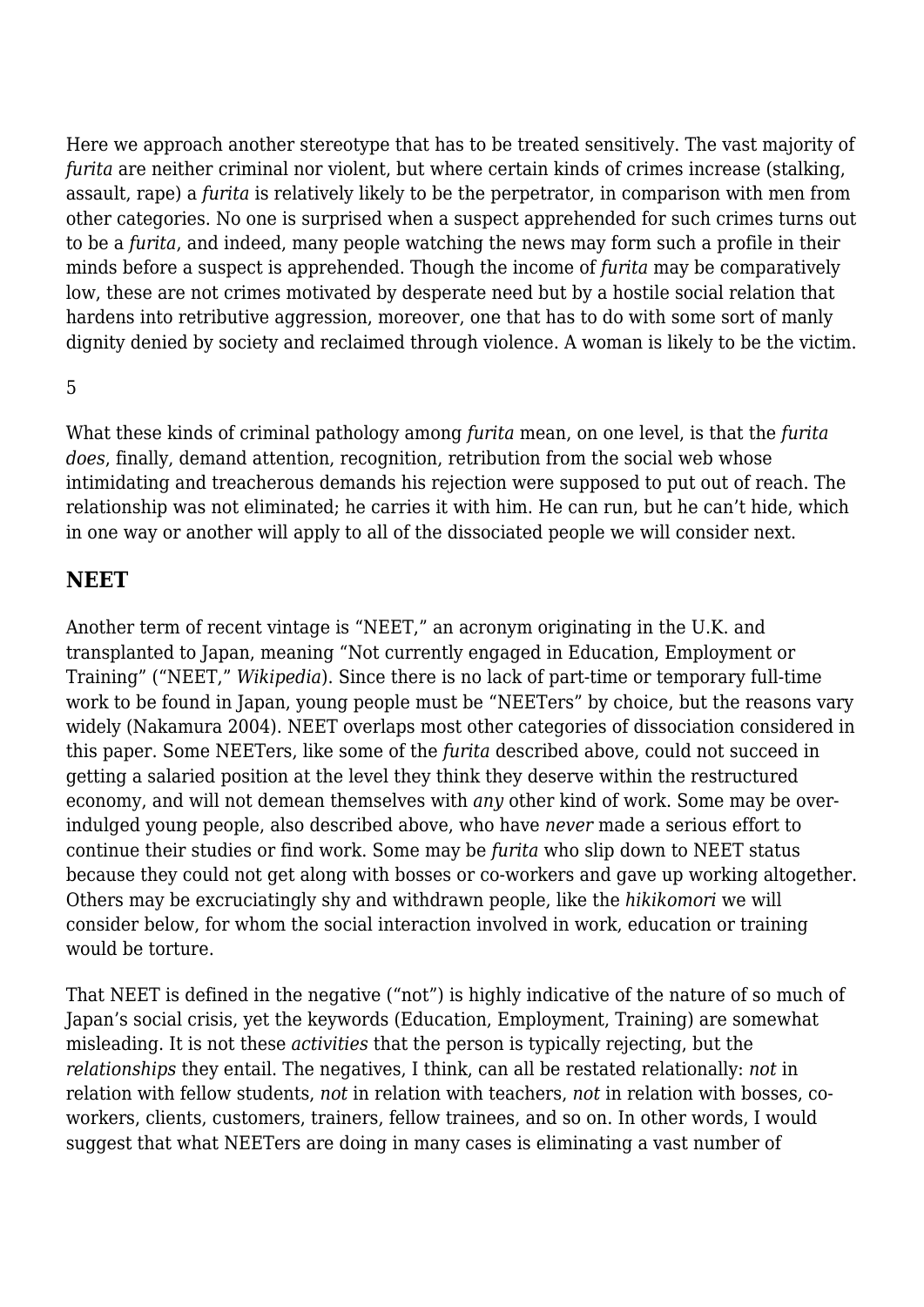difficult, painful, humiliating, or unbearable human relations. Why these relationships are being avoided may become clearer when we examine futoko, or "school refusal," below.

## **Futoko**

*Futoko* or "school refusal" describes a parallel situation with NEETers, but involving children in elementary or secondary schools: children who cannot or will not go to school (Gordenker 2002). *Futoko* is not truancy or dropping out, since the children remain enrolled, and typically advance through terms and grades, and graduate with the other students. This is a typically Japanese accommodation between parents, teachers, administrators, and the concerned child that preserves the problem and the institutional situation that may have brought it about, while deferring positive action to address either.

With *futoko*, we have a social problem defined, again quite tellingly, as a negative ("refusal") but somewhat misleadingly in terms of the activity or institution ("school"). The school refuser is not refusing either a building or scholastic activity but personal relations and social situations: scolding and humiliation by teachers, unstable friendship cliques with their possibilities of rejection and betrayal, rowdy and increasingly out of control classrooms (*gakyuu houkai*, or "classroom collapse") (Murakami 1999), and especially, the very real possibility of vicious, even physically threatening bullying–a very old and endemic problem in Japanese schools (Taki 2001, Dumouchel 1999).

The perils of school life, including bullying, have been taken up in *manga* (comic book) series and television dramas, often with brutal honesty. Recent television treatments have included *Jou no Kyoushitsu* (*The Queen's Classroom*, 2005), set in elementary school), *Kids' War* (1999-2003), set in elementary and junior high school, and the hugely popular *Nobuta wo Produce* (*Producing Nobuta*, 2005), set in high school. The title character in the latter series possesses all of the distinguishing marks that both mark a student out for scapegoating and are the result of it: hunched shoulders, downcast face hidden under unstylish bangs, grimly set unsmiling mouth, stiff, awkward gait, and halting, tortured speech–the very picture of a dissociated Japanese teen. Yet the premise of the story is wildly improbable; two handsome boys (played by pop idols) befriend the girl and vow (with the help of unlimited financial resources) to make her the most popular person in school. In the end, everyone can appreciate that she is a pretty, compassionate, unique, imaginative, and very special individual.

The drama resolves a paradox of Japanese high school, namely, that it is the scene of nakedly brutal scapegoating for some, but a golden age for everyone else. The almost overpowering sentimental mystique of Japanese high school is thereby preserved at the expense of complete honesty with regard to the scapegoats; for bullying victims, school can clearly be traumatic and emotionally devastating, with no such happy ending. As with *futoko*, the most extreme cases of dissociation, *hikikomori*, which we will consider next,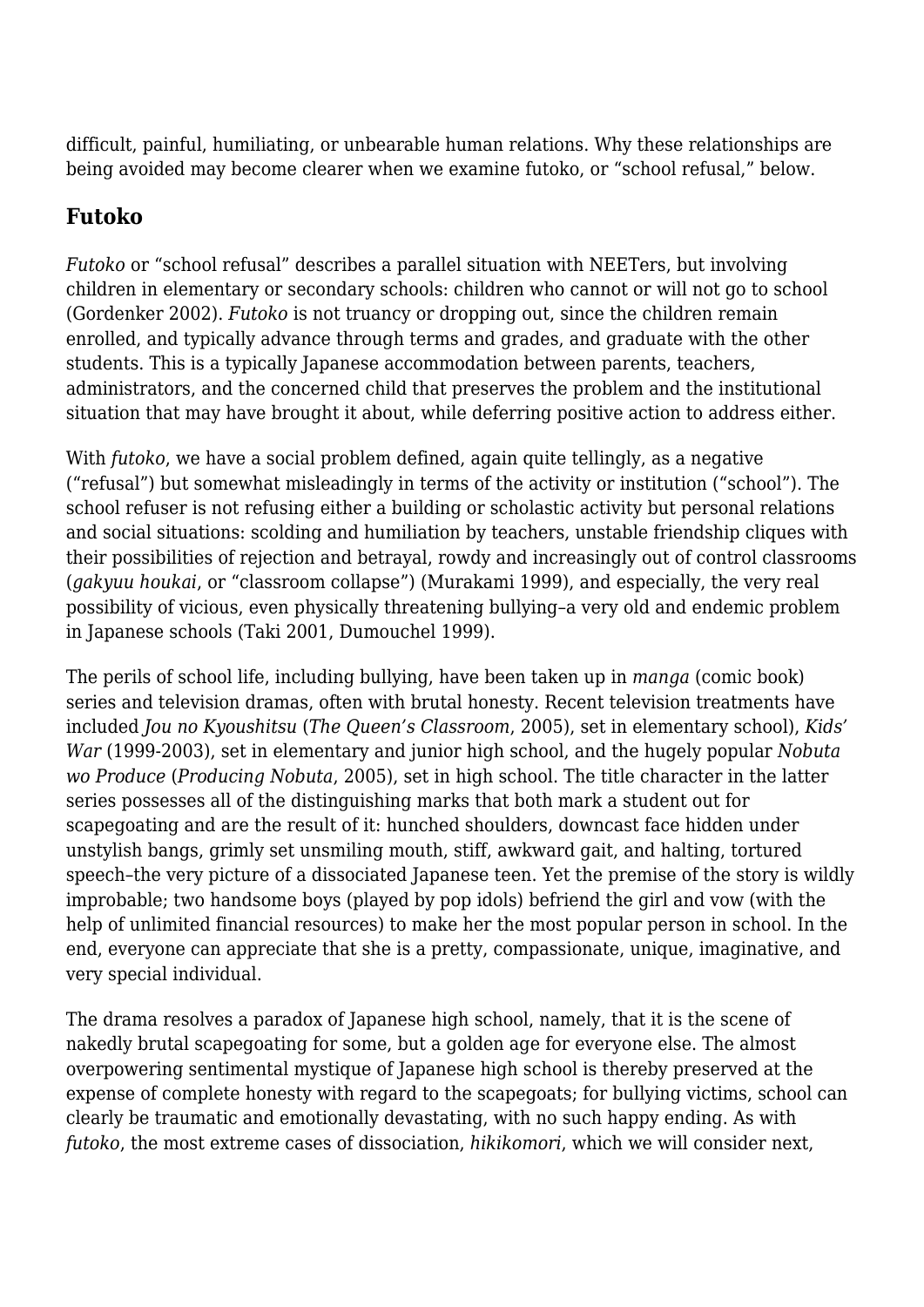often emerge as a result of school bullying.

### **Hikikomori**

A "*hikikomori*" (roughly, "pull inside") is a teenager, young adult, or sometimes an adult into his or her 30s and 40s who will rarely or ever leave the home or even the bedroom for an extended period (months, years, or indefinitely). Most *hikikomori* (apparently around eighty percent) are male. However, the extent of the problem in terms of hard numbers is unknown since families tend to keep the situation discrete. A report by Rees for the BBC (2002b) gives an often-heard estimate of over one million. This is an astounding figure and in fact one that is difficult to justify. Michael Dziesinski (2003) traces the unsubstantiated figure to Tamaki Saito, a psychiatrist who coined the term "hikikomori" and has authored a number of books on the subject. More cautious estimates put the number at 100,000-320,000 (Jones 2006) or as low as 50,000-100,000 (Dziesinski 2005), yet the "missing million" *hikikomori* appears to have been accepted and then repeated in several media accounts. The *hikikomori* problem is certainly real, and nearly everyone in Japan will be one or two degrees of separation from some *hikikomori*-like case, yet perceptions of the problem have been badly warped by this looseness with data and, Dziesinski also argues (2003, 2005), by the promulgation of stereotypes based on a few shocking cases.

*Hikikomori* cases often develop directly from ongoing experiences of bullying in high school. One hikikomori case reported by Rees (2002b) is more extreme than most, but shows key characteristics of many cases: a genesis in school bullying, a dissociation from all social interaction, sometimes even with parents, and a tortured accommodation made by the family, rearranging the world around the afflicted person, who sits at its center:

6

I knew him only as the boy in the kitchen.

His mother, Yoshiko, wouldn't tell me his name, fearful that neighbours in this Tokyo suburb might discover her secret.

Her son is 17 years old. Three years ago he was unhappy in school and began to play truant.

Then one day, he walked into the family's kitchen, shut the door and refused to leave.

. . .

Since then, he hasn't left the room or allowed anyone in.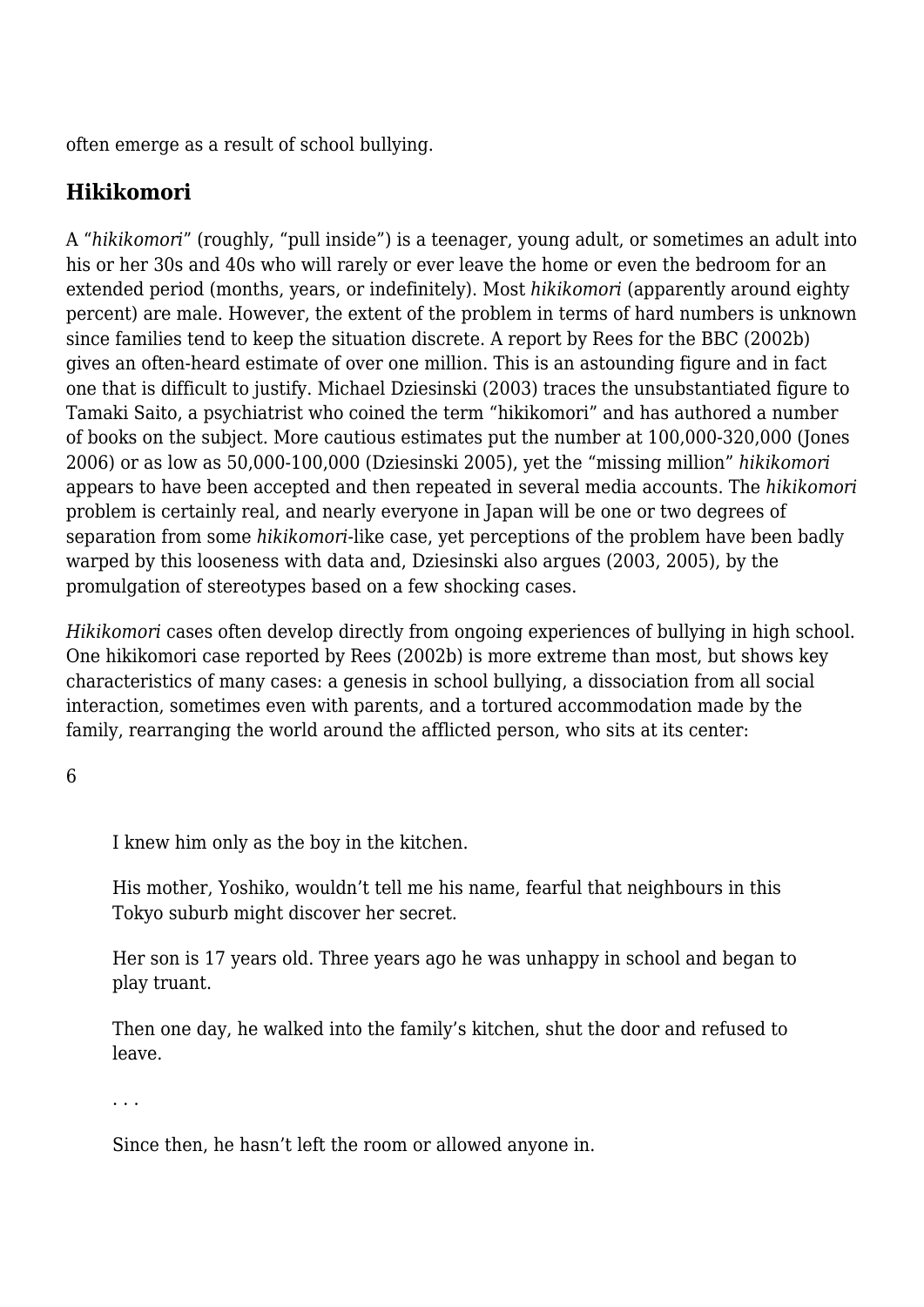The family have since built a new kitchen–at first they had to cook on a makeshift stove or eat take away food.

His mother takes meals to his door three times a day.

The toilet is adjacent to the kitchen, but he only bathes once every six months.

Yoshiko showed me pictures of her son before his retreat into isolation; he was a plump, cheerful young teenager, with no symptoms of mental illness.

. . .

Then a classmate taunted him with anonymous hate letters and scrawled abusive graffiti about him in the schoolyard.

The *hikikomori* distills and intensifies the dissociative tendencies that we have been examining throughout. Personal relations are systematically eliminated until in some cases, the person hopes to eliminate *all* of them, even with parents. Yet it seems clear that the interpersonal struggles that drove him or her into isolation persist, embedded in the antisocial solution itself, and tend to emanate back outward again in a passively sullen demand that the world *do something*, rearrange itself to accommodate his or her affliction. Whether *hikikomori* should be seen as a uniquely Japanese problem is an open question. As is clear in the documentary *Crumb* (1994), the eldest brother of underground comic pioneer Robert Crumb was for all descriptive purposes an adult *hikikomori*, and had a similar experience of merciless bullying in high school.

There is a quite unjustified tendency to impute violent tendencies to *hikikomori* as a group. Certainly, where there is violence, particularly against parents, a codependent *furita*, NEETer or *hikikomori* may be the perpetrator. Sometimes the violence is two-way, as in a recent local case (Iwasaki 2006) in which a mother and father killed their abusively violent twenty-eight year old daughter, previously an active and personable girl who developed both *hikikomori* syndrome and borderline personality disorder in her early 20s, after a year spent abroad. Rees (2002a) reports on the case of a father who needs to carry a can of pepper spray to protect himself against further attacks from his *hikikomori* son. Teachers like myself know of similar cases anecdotally from talking to students who have an adolescent brother at home terrorizing the household, particularly the parents.

However, these brothers tend not to be *hikikomori* but *furita* or students–perhaps the very kind of student that terrorized most *hikikomori* into isolation. In one recent case, a teenage girl slowly poisoned her mother (who survived but is now comatose) and recorded the results on her Internet blog (Lewis 2005). She was a regular attendee of high school, not a *hikikomori*. There seems to be no real basis for attributing attacks on parents primarily or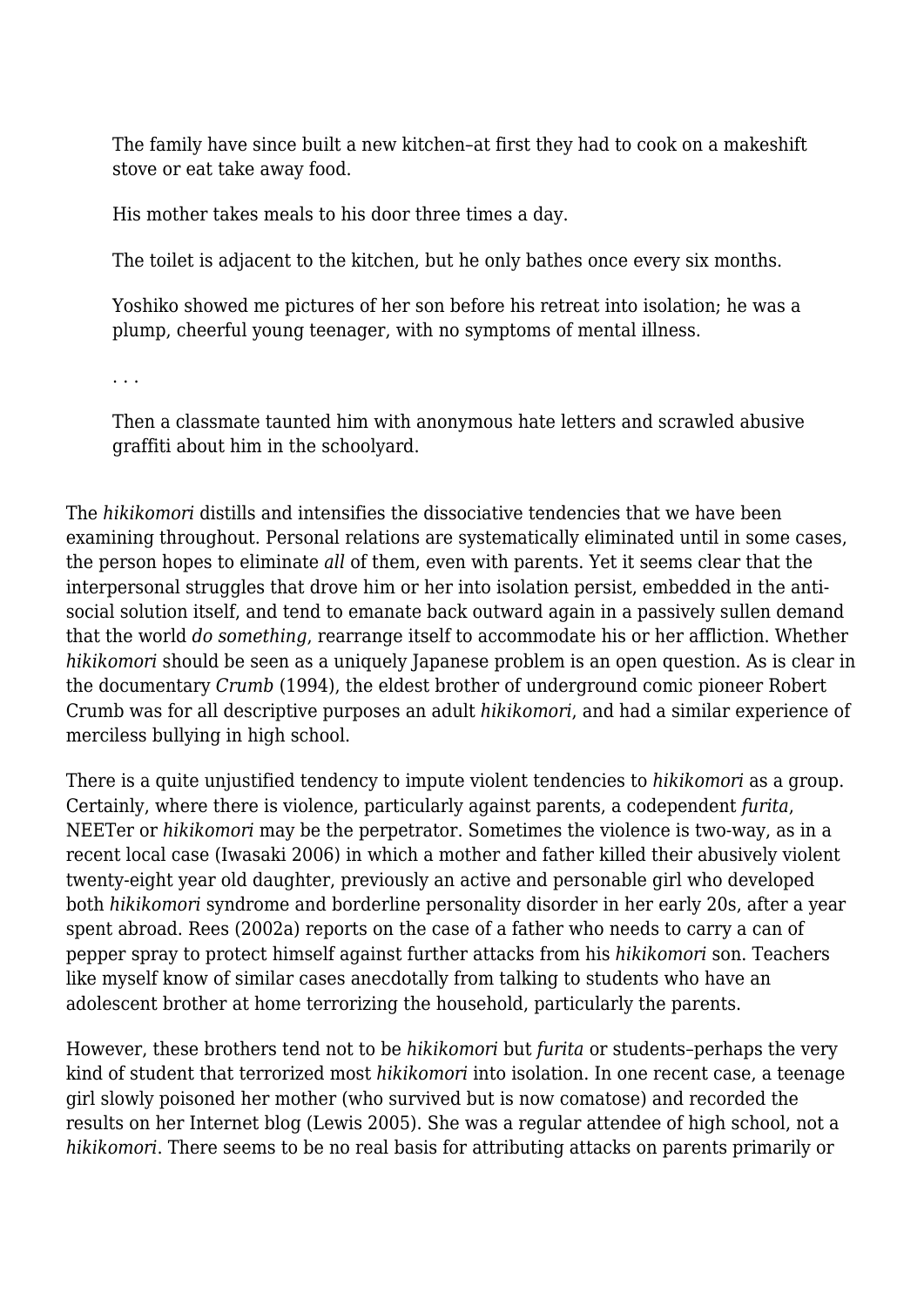even prominently to *hikikomori*, though a stronger case can be made that the codependency relation itself–whether it involves parasite singles, *furita*, NEETer, *hikikomori* or high schoolers–can become extremely fraught, confrontational, and sometimes violent.

In a similar way, a few of the astoundingly cruel murders of kindergarten or elementary school children over the past two decades have been committed by *hikikomori* or people with *hikikomori*-like tendencies, but are not at all indicative of a group trend. The first nation-stunning case was in the 80s. The perpetrator was Tustomu Miyazaki, an unemployed young man who lived alone, self-isolated and absorbed in his massive collection of pornographic, pedophiliac, occult, and violent videos. He was Japan's first famous *hikikomori* killer a decade before the word had gained currency, a serial killer who kidnapped, abused, and murdered four four-year-olds (Rider 2006, Whipple 2006). Mamoru Takuma, a violently anti-social man entered a prestigious elementary school in Osaka with a knife in 2001, killing 8 children and wounding 13, as well as two teachers ("Memorial Held for School Slaying" 2003).

However, the murder of innocent young victims by pathologically disturbed people is a quite unjustified stigma to lay at the feet of *hikikomori*, since there have increasingly been high profile incidents, every bit as shocking, that have not involved *hikikomori* at all. The Kobe killer who murdered two elementary children in 1997, decapitating one victim and leaving the head in front of the gate of a junior high school, was himself a bright and promising junior high school student ("Sakakibara" 2006, *Wikipedia*). A junior high school boy threw a kindergartner off a parking building in 2004 ("12-year-old Admits to Killing Boy" 2003) and there was a similar case the next year in which the victim, thankfully, survived ("Girl, 13, Held for Pushing Boy Off Building" 2004). A sixth grade girl stabbed her classmate and friend to death in school in 2005 ("Online Message Feud Led to Girl's Murder" 2004). Recently, a Chinese national killed two kindergartners in front of her own child while she was driving them all to school ("Woman held in slaying of two 5-year-olds" 2006), apparently distressed by social tensions with other mothers. Still more recently, an unemployed husband and father hurled a nine year old boy (no relation) from the thirteenth floor of a condominium ("Man Says He Threw Boy from  $15<sup>th</sup>$  Floor" 2006). And at this writing, the second of two children in Akita Prefecture (close neighbors) has now been found murdered within a month of the first, and no suspect has yet been apprehended ("Sho-ichi Danji Gekouchu ni" 2006); there is no statistical reason to conclude a *hikikomori* was the perpetrator.

Clearly, *hikikomori* should not be considered pathologically violent as a group, any more than should junior high or elementary school students, housewives, husbands, or fathers. To encourage such a stereotype is to some extent to perpetuate the basic misperception that attributes the systematic dysfunctions that produce dissociated people to faults or deficiencies in the dissociated themselves. Yet this stereotype of the excluded misfit exacting violent retribution is significant in itself and will be examined further below in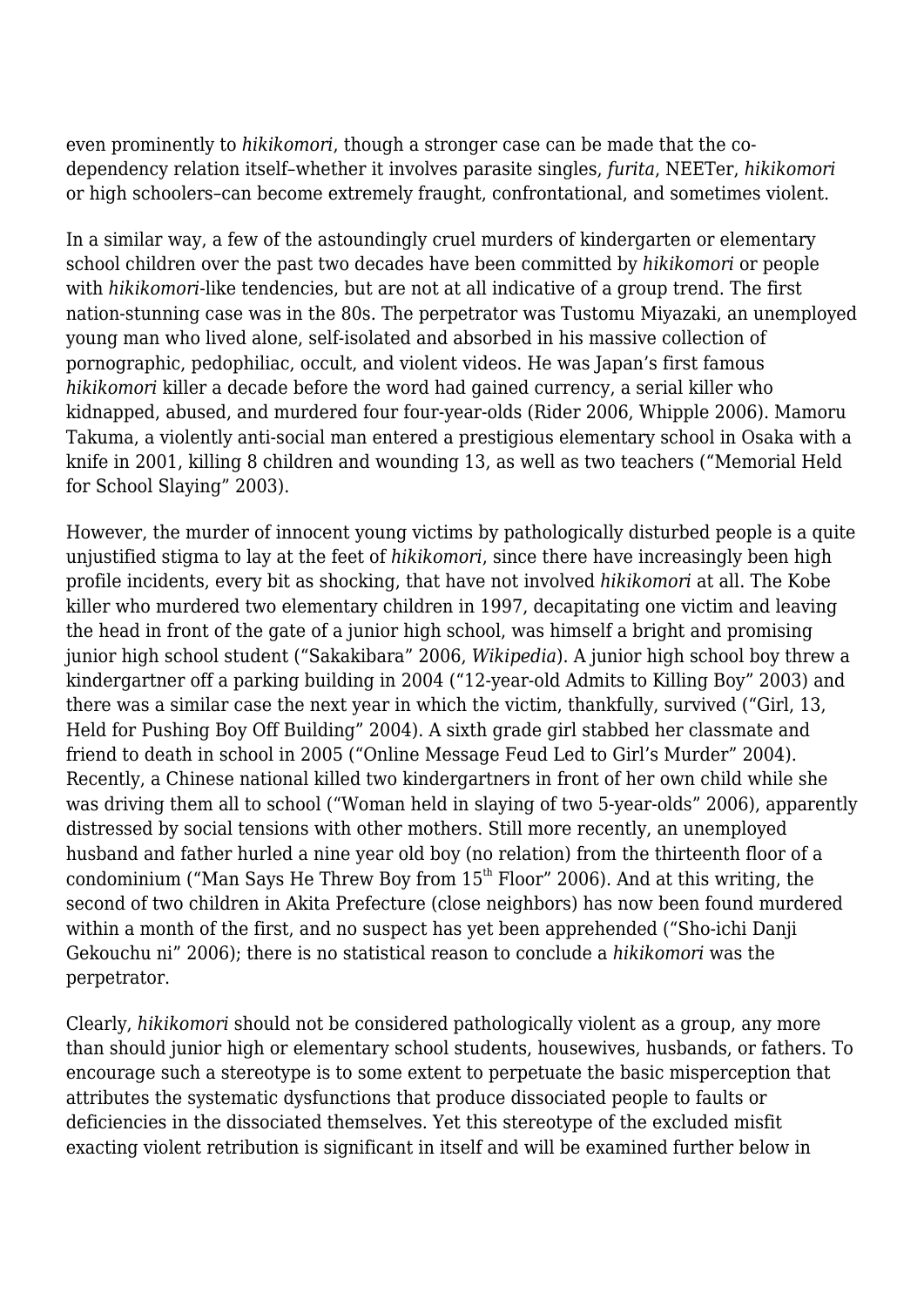connection with scapegoating.

### **Labels, Variations and Gradients**

#### 7

Three of the dissociative trends considered above ("*makeinu*," "parasite single," "*hikikomori*") were labeled and publicized by social commentators in their best-selling books. "*Furita*" is a stereotypical characterization arising out of slang and disparaging media attention. The other terms, NEET and "*futoko*," describe conditions with broad accuracy but strictly in terms of education or employment rather than the more salient (at least in my view) interpersonal aspect. Overall, it is difficult to disentangle the true extent and nature of these problems from the *perceptions* of them, some of which involve no small degree of panicked sensationalism, opportunism, and media hype. The labels we have been dealing with may themselves have fixed the problems in the public mind in an unhelpful or inaccurate way.

The terms for dissociative phenomena are somewhat like place-markers hastily slapped down on a fluid gradient, wherein social trends and social dysfunctions are swiftly expanding and evolving, but are not very well understood. People can slide from one condition to another and back again (*e.g.,* from *futouko*, to *hikikomori,* to NEET, to *furita*, to *hikikomori*). They can be in several conditions at the same time (*e.g*., "parasite single," NEET, and *hikikomori*). Anecdotally, I know of Japanese people, once socially sparkling or with a pleasant school life in their backgrounds, who are overcome by dissociative torments after they are well into their adult life or career. In recent conversations with other university instructors in Japan, I hear an increasing number of stories about emotionally sensitive students who cannot get out of bed on some days, or when they do manage to make it to school cannot work up the courage to enter the classroom. Directives from administrators increasingly alert teachers to emotionally sensitive students like these, who are to be handled with tact and understanding.

Should we consider such cases as *futoko* extending into adulthood, or comparatively mild and intermittent cases of *hikikomori* syndrome, and to what extent does it matter? It seems that any of these dissociative behaviors can overcome nearly any person, in almost any combination, at any period between childhood and middle age, and for any length of time.

#### **Scapegoating in Japan**

In his mimetic reflection on *ijime* in *Contagion*, Paul Dumouchel (1999) notes that schoolbullying episodes in Japan possess all the key indicators of scapegoating, minus the divinization (82-83). This "missing link" in the scapegoating process might seem a mere academic quibble for mimetic theoreticians, but it becomes something of more than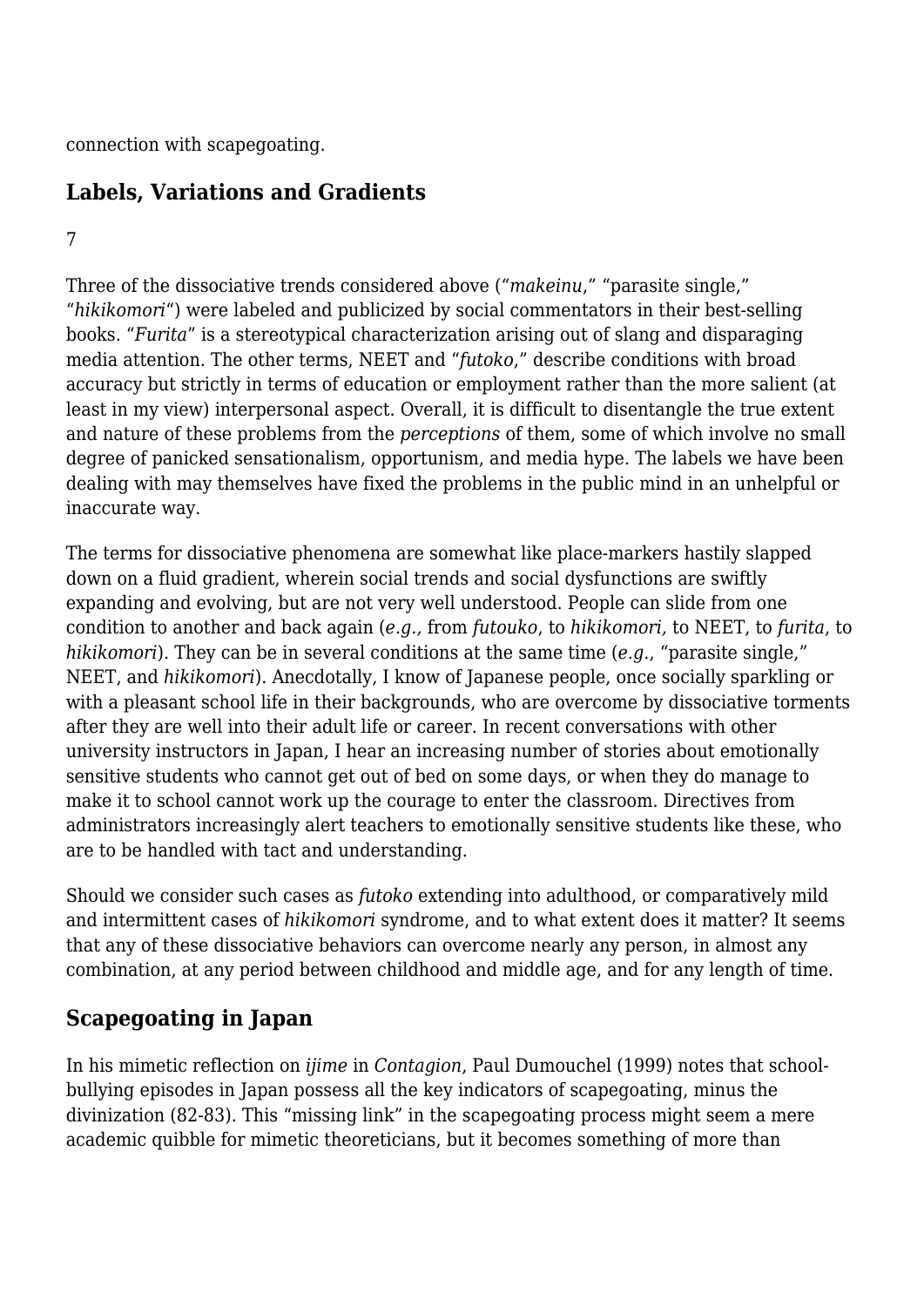academic interest when we consider the case of *futoko* or *hikikomori*, whereby bullied children develop their anti-social solution and establish it as a painful rent in the social fabric. The *hikikomori* in particular may illuminate the pathway by which such social victims begin to acquire something like a quasi-divinized status both in traditional and contemporary settings, and, more importantly for present purposes, how scapegoating structures social existence in Japan and may be implicated in one way or another in *all* dissociative behaviors.

As noted earlier, there is a terribly unjust imputation concerning *hikikomori* that some sort of monstrous violence lurks in their hearts (though they are typically painfully withdrawn people who are likely to have been *ijime* victims). The stereotype suggests a projection, a troubled corporate conscience about scapegoating, or at least uneasiness about the resentment that might be expected to accumulate in the heart of the social reject. That is, even if the victimized person is *not* full of vindictive rage, logically (the tormentors or passive enablers think) he or she *should* be. Such demonization may initiate a process that ultimately becomes a sort of quasi-divinization, traces of which can be detected in traditional Japanese folklore as well as in contemporary media.

To elaborate, the psycho-symptomatic cases of dissociation in Japan are surprising mainly for their burgeoning numbers and for the particular modes of self-isolation that have developed, yet the behavior traits themselves, and the image of the excluded or selfexcluded person teetering on the edge of indiscriminate retributory rage, are familiar in Japan, even somewhat "archetypal." Many traditional Japanese ghost stories are terrifying exactly because the ghost is filled with sullen rage, having been victimized in some way in his or her mortal life. This can be seen in contemporary horror movies like *Ringu* (*The Ring*) (1998) and *Ju-on* (*The Grudge*) (2003) as well as their sequels and Hollywood remakes. Interestingly, the bullied misfit in the teen drama *Producing Nobuta*, discussed earlier, is in a few scenes mistaken for a pale, sullen apparition right out of a traditional Japanese nightmare.

As demonstrated in the study of Herbert Plutschow in *Anthropoetics* (2000/2001), a quasidivine scapegoat legacy has been present in Japan since ancient times. Plutschow notes that the threat of retribution from a powerful scapegoated figure was an abiding concern, and that any destructive misfortune from Japan's generous menu of natural disasters (earthquakes, typhoons, floods, famines) could be attributed to such retaliatory rage. It seems likely that the *less* powerful scapegoats have been given correspondingly less potent forms in some of Japan's traditional ghosts and sprites. In fact, many of stone monuments and Shinto shrines that dot the landscape in Japan were erected to appease the spirits of such wronged victims (Dorson 1973: 32, 96).

The latent retaliatory rage presumed to reside in excluded and dissociated Japanese is hauntingly captured in Hayao Miyazaki's brilliant animated movie *Sen to Chihiro no*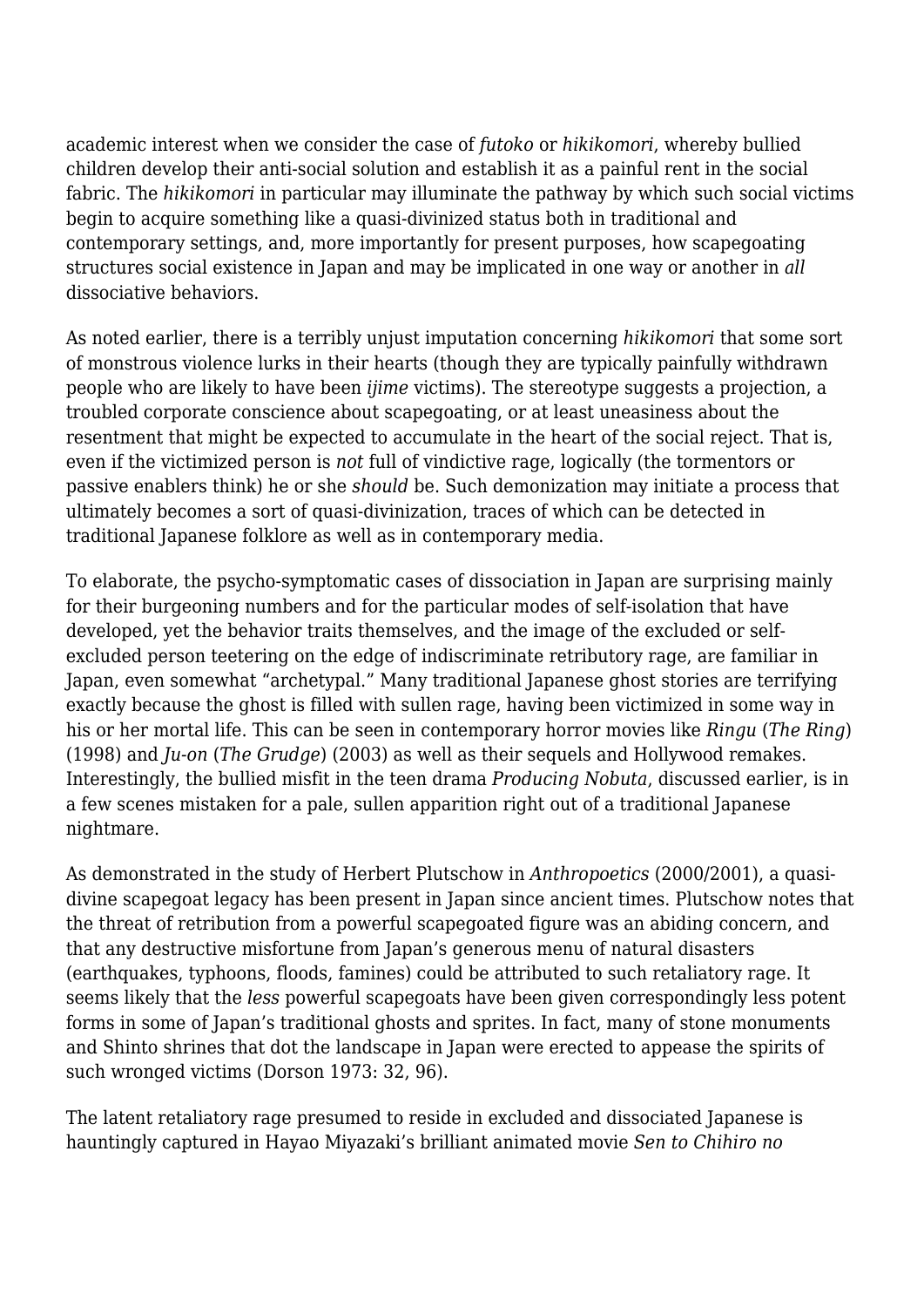*Kamikakushi* (*Sen and Chihiro's Hidden Gods*) (2001) (re-titled *Spirited Away* in the English language release). A spectral secondary figure in the story is Kaonashi (No Face), who floats about draped in a dark cape, and wears an expressionless oval mask. Kaonashi half materializes at the fringes of scenes to watch the protagonist Chihiro, but can only communicate to her in tortured grunts. Kaonashi embodies key features of the *hikikomori* and the dissociated Japanese teenager in general: chokingly inarticulate, emotionally impassive, insubstantial, both excluded and self-excluding, looking in from the outside both longingly and resentfully. Later in the film, he changes into a raging demon, attacking the staff and tearing through the walls of the inn for the gods (by day part of an abandoned theme park). Finally, rather romantically, a pacified Kaonashi is restored to a polite boy who quietly sips his green tea in the home of an eccentric witch.

Here again we can see a "mythical" assumption–in a film steeped in Japanese mythology–of latent violence in the heart of the social reject. The disfigured and diminished personality of the dissociated Japanese needs to be accounted for, but the straightforward explanation that he or she has been singled out and systematically brutalized will not do. There must be some raging demonic spirit that has to be identified and exorcised, so that the social order can be both acquitted and reaffirmed. However sympathetically done, the demonization of *hikikomori*–who are essentially physically or psychologically brutalized Japanese–suggests the pathway toward divinization that Dumouchel finds missing in cases of school bullying; sooner or later, in one way or another, some sort of quasi-divinization *will* take place: in a ghost story, in an urban legend, or in some vindictive entity in the next installment of *Ringu*.

Scapegoating, whether mythically treated, historically established in social strata, nakedly enacted in bullying episodes, or latently implied in countless ordinary social settings, permeates Japanese life. Historically, Japan has had classes of outcastes, most notably the *burakumin*, associated with tanning and the funeral business. Lafcadio Hearn, writing in the nineteenth century, actually described four distinct classes of outcaste in the region around Matsue (1972: 327-331). A Korean minority has held a similar place in society: socially and economically marginalized, and sometimes violently persecuted. Social barriers for these marginalized groups have substantially eroded, though their struggles have been long and bitter.

#### 8

But in Japan, much more than in the West, scapegoating is also an everyday affair, an ongoing enforcer of social consensus that effects nearly everyone in their ordinary modes of being. No one can live and work in Japan without seeing how this enforcement operates in neighborhood associations, street-corner cliques, business meetings, faculty meetings, and the like. In fact, such scapegoating may be more widespread in the West than is usually appreciated, as research in "mobbing" at the workplace and in academe is beginning to suggest (Gravois 2006). In Japan, one should probably multiply this "mobbing" factor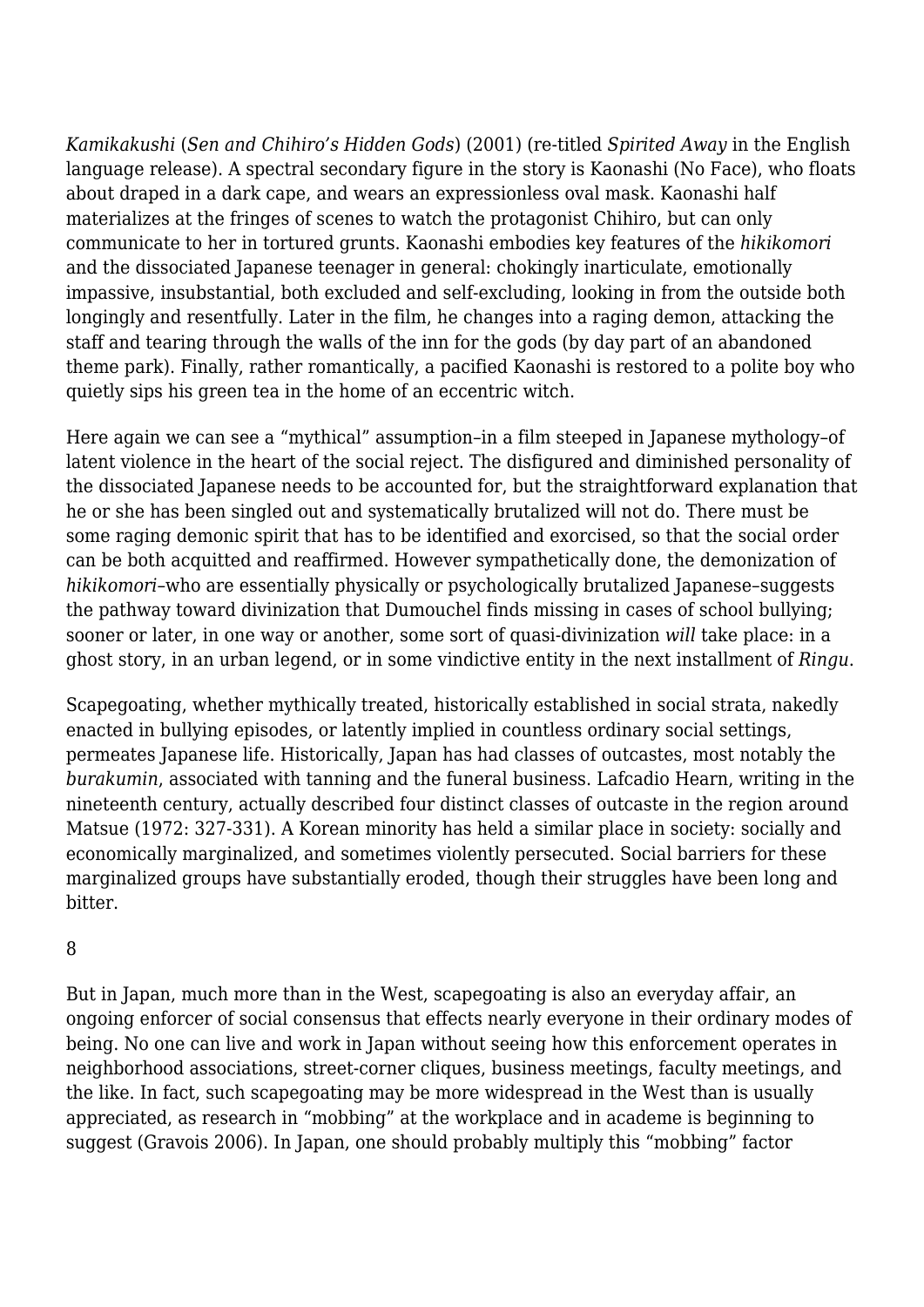several times to get a sense of how intense and pervasive it is. As noted previously, school bullying is clearly a primary factor in dissociative behavior such as *futoko* and *hikikomori*. Yet for *makeinu* and *furita* as well, their dissociation may also be a calculated disengagement from social roles (for women, the milieu of the housewife, for men, the workplace) in which the implied threat of ostracism, less overtly brutal but still potent, defines everyday interaction.

In other words, I would contend that with all groups of dissociating people (men, women, children) there is likely to be a rejection of the system of "belonging" in Japan which is structured by social scapegoating from childhood and maintained in less overt forms into and through adulthood. The withdrawal from expected social roles–pupil, housewife, salaried worker–is a withdrawal from the very situations in which scapegoating, or the implied threat of it, is most intense, and most intense because these roles are the primary hold the person has on social identity; an attack here is an attack at the core of the person's self-definition. Better, then, to reject the role itself.

This is paradoxical in the sense that the dissociating people are taking on more thoroughly the role of social outsiders by rejecting their expected station in life, in order to spare themselves the ongoing pain of ostracization or bullying if they *did* participate in these expected roles. Yet it is quite rational; the escape from tense or fraught social situations is effective, at least in the short-term, and the social burden that would normally fall on them alone is distributed; it becomes a problem for other people to deal with (parents, teachers, administrators, government ministries, policy analysts, nervous social commentators). In fact, the role of the traditional social scapegoat in Japan shows that this kind of arrangement has been embedded in communal existence for ages.

Girard has noted in his address to the 2002 COV&R meeting that Japan has no word for "scapegoat." Girard is presumably speaking here about cultural consciousness regarding victimization–the modern connotation of "scapegoat"–and his point is valid. Nevertheless, Japan does not lack words for sacrificial victims. *Hitobashira* (human pillar) describes victims who were buried alive as part of large construction projects as an offering to the relevant god to ensure the projects' success (Dorson 1973: 211-220). [\(3\)](http://anthropoetics.ucla.edu/ap1201/taylor#n3) My own inquiries among the Japanese have yielded another word, *murahachibu*, for permanently marginalized members of the community. The word is socially and not religiously derived, and cannot be meaningfully translated apart from the total situation that it rather ingeniously captures.

*Mura* means village, and *hachibu* connotes something like eighty percent, or eight parts out of ten. A village had ten major events that defined communal life, and a person (*murahachibu*) who was difficult to get along with was excluded from all but two of them: fires and funerals. Fires were a catastrophe that demanded total participation from everyone, including the excluded individual, and funerals were likewise an event in which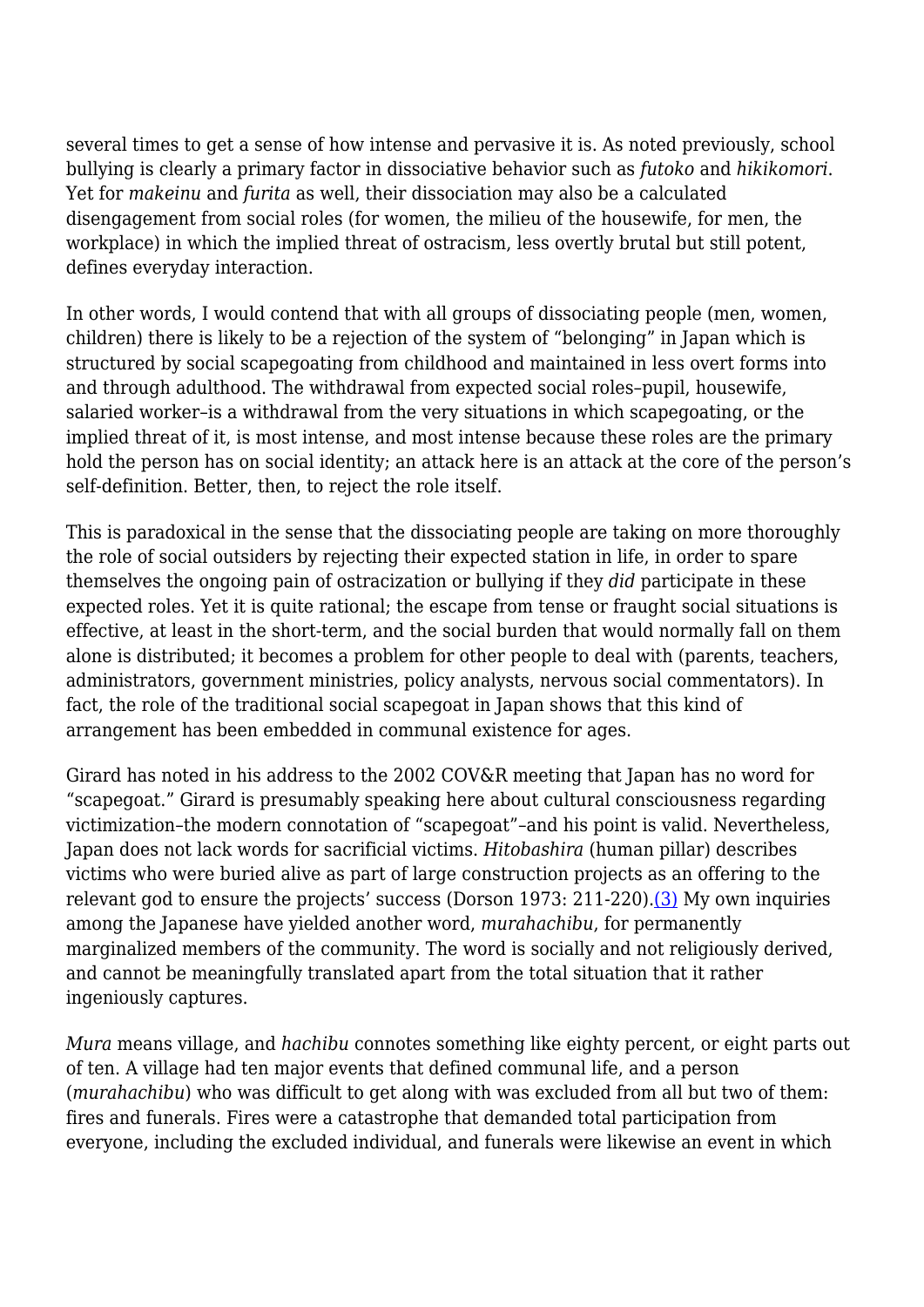even the excluded person had to be a participant. But in normal times, the *murahachibu* returned to the habitual status of being excluded (the minus eight components of village life) yet somewhat accommodated, of belonging and not belonging.

Thus, the traditional social scapegoat in Japan is something vaguely akin to a "village idiot" (though the *murahachibu* was not perceived as feeble-minded but as irascible, anti-social). In family therapy, an equivalent role is that of the "identified patient," the family member in a dysfunctional family who, by tacit consensus, becomes the locus of all its problems ("Family Therapy" 2006). In mimetic terms, the best model for the *murahachibu* might be provided by Girard's exegesis of the Gospel episode (Mark 5:1-20) where Jesus heals the Gerasene demoniac (*Scapegoat* 165-183). Jesus' healing upsets a warped but relatively stable arrangement that the community has worked out; the violent and self-torturing man is maintained in a limbo between exclusion and inclusion, and the multiple demons that Jesus drives out Girard identifies with the collective will of the community that both "tolerates" the man and also keeps him in (routinely broken) chains.

This ambivalent role of the traditional "resident scapegoat" seems important in understanding the dissociated people we have considered and the social micro-systems that surround them. If there is one constant factor in the more psycho-symptomatic dissociative cases, it is exactly this kind of preservation of the situation through structural accommodation. The dissociated person, like the *murahachibu*, is defined and self-defined as the disharmonious element in an otherwise smoothly functioning social setting. The dissociated person, like the *murahachibu*, more or less accepts or perhaps even seeks this onus as the price of being free from the torment of actually having to get along with everyone in this "harmonious" setting. And the community has neutralized the element that would throw this "harmony" into doubt. Everything "works out" for everyone involved, except that it doesn't at all: the odd man or woman out is falsely defined as the problem, the "harmony" is rigid and strained even in the best of times, and the critical element that might alter things for the better is neutralized.

The non-symptomatic types of dissociation represented by the *makeinu* or "parasite single" are revealing in this context. Bluntly, they show that one doesn't have to be crazy or antisocial to find that communal life in Japan can be difficult, hypocritical, intolerable. When there is a viable alternative, many rational people will pursue it, excising as many problematic social relations as practicality permits. Yet, sadly, such dissociation is always to the detriment of society. With every calculated disengagement, society loses more of its capacity for positive correction or (literally, in the case of marriage and parenting) for renewal. It is not impossible to imagine a Japan in which, finally, nearly everyone is a *murahachibu*, a dissociated person operating at the fringes of communal existence.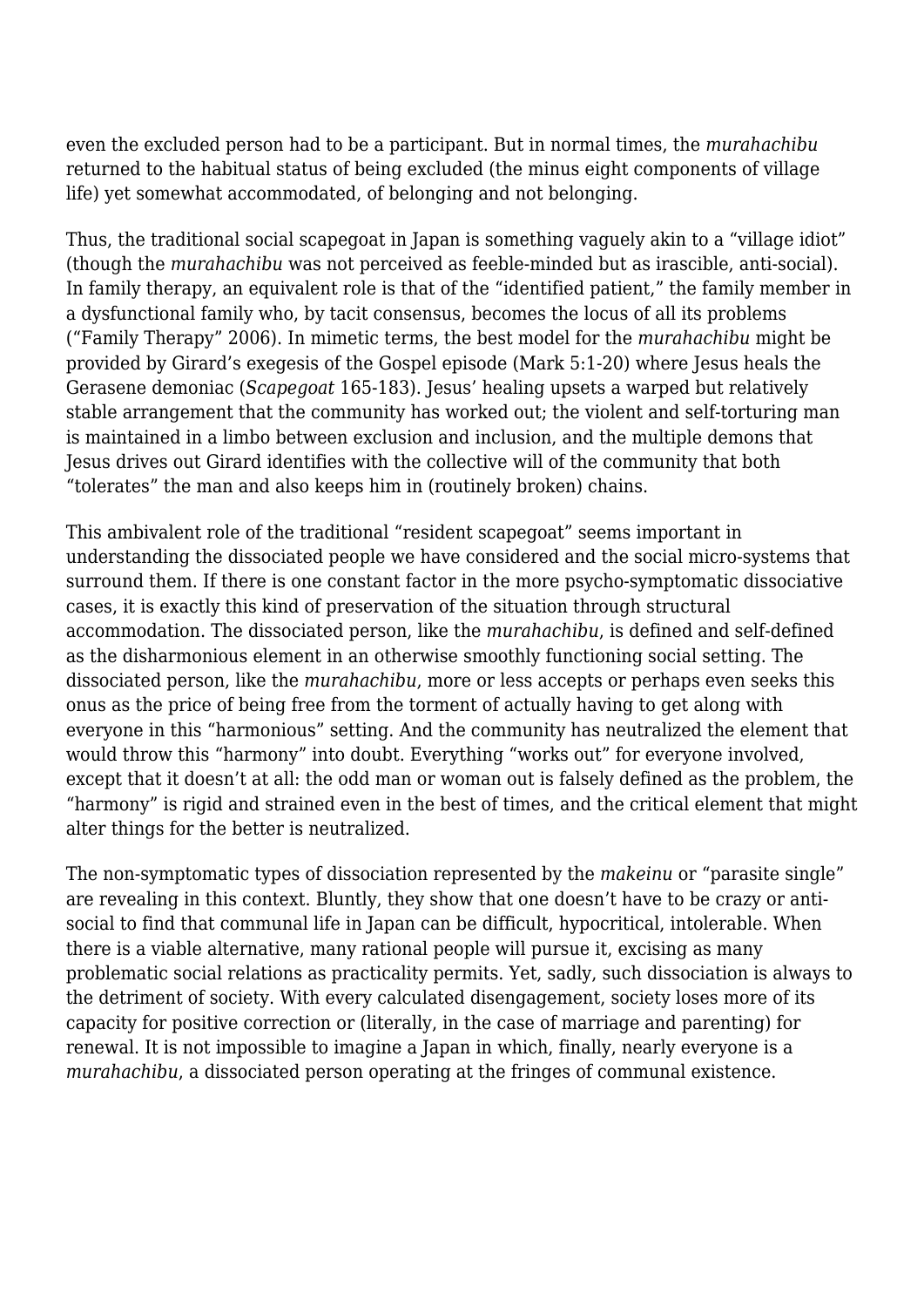### **Conclusion**

It seems to me that dissociative trends in Japan indicate the breakdown of both traditional and postwar social orders. The traditional maintenance of social harmony in Japan has always exacted a price in terms of nervous attention to neighbors, peers, superiors, and the like, yet it did deliver a sense of belonging, an organic community, and a dense, rich and highly articulated culture. In the successful postwar push to develop Japan's economy and raise its national stature, the same mechanisms of social harmony persisted, but in sharply eviscerated contexts (work, family, neighborhood, classroom) where the social payoff was exceedingly unclear, if indeed any existed at all. After two or three generations of this, many of the relationships that are most vital to society (spouse, parent, child, peer, co-worker, neighbor, schoolmate) no longer necessarily make sense, and the slightest perturbation to the total system (the burst of the economic bubble, economic restructuring, etc.) can reveal their unreality and fragility, precipitating this startling dissociation from social roles and everyday human interaction.

9

Each of the major components of Girard's mimetic thesis seems relevant to the understanding of dissociative trends in contemporary Japan: 1) the "interdividual" or interpersonal constitution of the self, 2) the role of the scapegoat in the constitution of the social order, and 3) the exacerbation of mimetic effects in a post-sacrificial or "secular" ethos where scapegoating loses socially cohesive or legitimizing force. Girard's scapegoat thesis is important because Japan has yet to come to terms with the psychological cost of its social scapegoating, which remains relatively unchanged as the routine mechanism of social consensus, despite Japan's tremendous and highly successful push to modernization. School bullying is perennially discussed and fretted over in Japan, yet as seen with the case of school refusers, it seems that nearly every accommodation is made to work around it rather than address it. As for scapegoating in the milieu of the worker or housewife, it is simply not perceived as such at all, but as the normal environment that an adult is expected to evolve into and endure ("*gaman*"). Yet many continue to find these environments unbearable and increasingly vote with their bodies and souls: to disengage.

#### **Acknowledgments**

I am thankful for the encouragement and advice of Eric Gans, Michael Cholewinski, and Jeremiah Alberg while pursuing this paper, for the help of Paul Neuchterlein and Jeff Hendrix in accessing some resources, and for the comments several members of Rev. Neuchterlein's Girard listserve at Ecunet in discussion of some of the ideas herein. All errors and deficiencies are my own.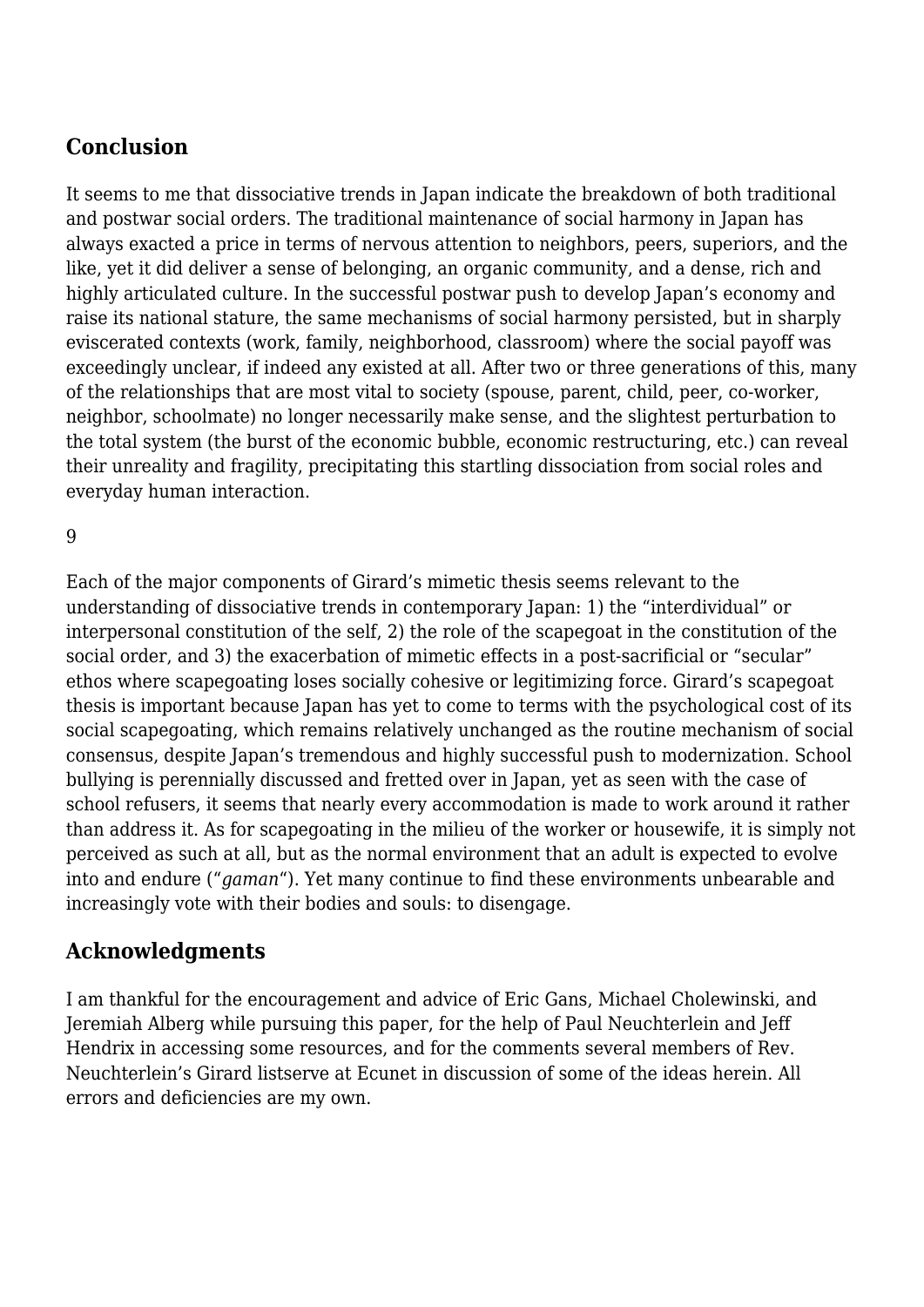# **References**

"12-year-old Admits to Killing Boy." 2003. *The Japan Times Online*. July 10 (http://search.japantimes.co.jp/cgi-bin/nn20030710a1.html)

Ashby, Janet. 2000. "'Parasite singles': Problems or Victims?" *The Japan Times Online*, April 7 (www.japantimes.co.jp/cgi-bin/ getarticle.pl5?fl20000407a1.htm)

Ashby, Janet. 2004. "New Life Patterns for a New Age." *The Japan Times Online*, October 21 (http://search.japantimes.co.jp/cgi-bin/ek20041021br.html)

Bailie, Gil. 1994. Lecture four. *The Gift of Self: Explorations in Discipleship and Subjectivity*. Twelve lecture set. Santa Rosa, CA: Florilegia Institute.

Brown, JT. 2003. "Kids These Days.'" *Hackwriters.com*, November 13 (http://www.hackwriters.com/freeta.htm)

"Child Violence Raises Concern." 2005. Editorial. *The Japan Times Online*. October 24 (http://search.japantimes.co.jp/cgi-bin/ed20051024a1.html)

Cholewinski, Michael & Taylor, Matthew. 2005. "Drowning in Desire: Media and Mediation in Contemporary Japan." In *Passions in Economy, Politics and the Media: In Discussion with Christian Theology*. Ed. Wolfgang Palaver and Petra Steinmair-Pösel. Münster: LIT: 387-421.

*Crumb*. USA, 1994. Dir. Terry Zwigoff.

Curtin, J. Sean. 2001. "Parasite Singles: International Perspective and Analysis." *Contemporary Japan in Historical Perspective*, HIS 373/573, Cleveland State University, Ohio, August 7

(http://academic.csuohio.edu/makelaa/history/courses/his373/ParasiteSingles.htm)

Curtin, J. Sean. 2002. "Japanese Marriage Trends in 2002." *Global Communication Platform from Japan*, October 3

(http://66.102.7.104/search?q=cache:ZX7R6NFZG0QJ:unpan1.un.org/intradoc/groups/public /documents/APCITY/UNPAN016635.pdf+marriage+trends+Japan&hl=en&ct=clnk&cd=5)

Doi, Ayako. 2003. "Japan's Hybrid Women." Review of *Hybrid Woman* and *Kekkon Shimasen* [*I Won't Get Married*] by Yoko Haruka . *Foreign Policy Review*, November/December (http://www.foreignpolicy.com/users/login.php?story\_id=194&URL=http://www.foreignpolic y.com/story/cms.php?story\_id=194)

Dorson, Richard. 1973. *Folk Legends of Japan*. Tokyo: Charles E. Tuttle.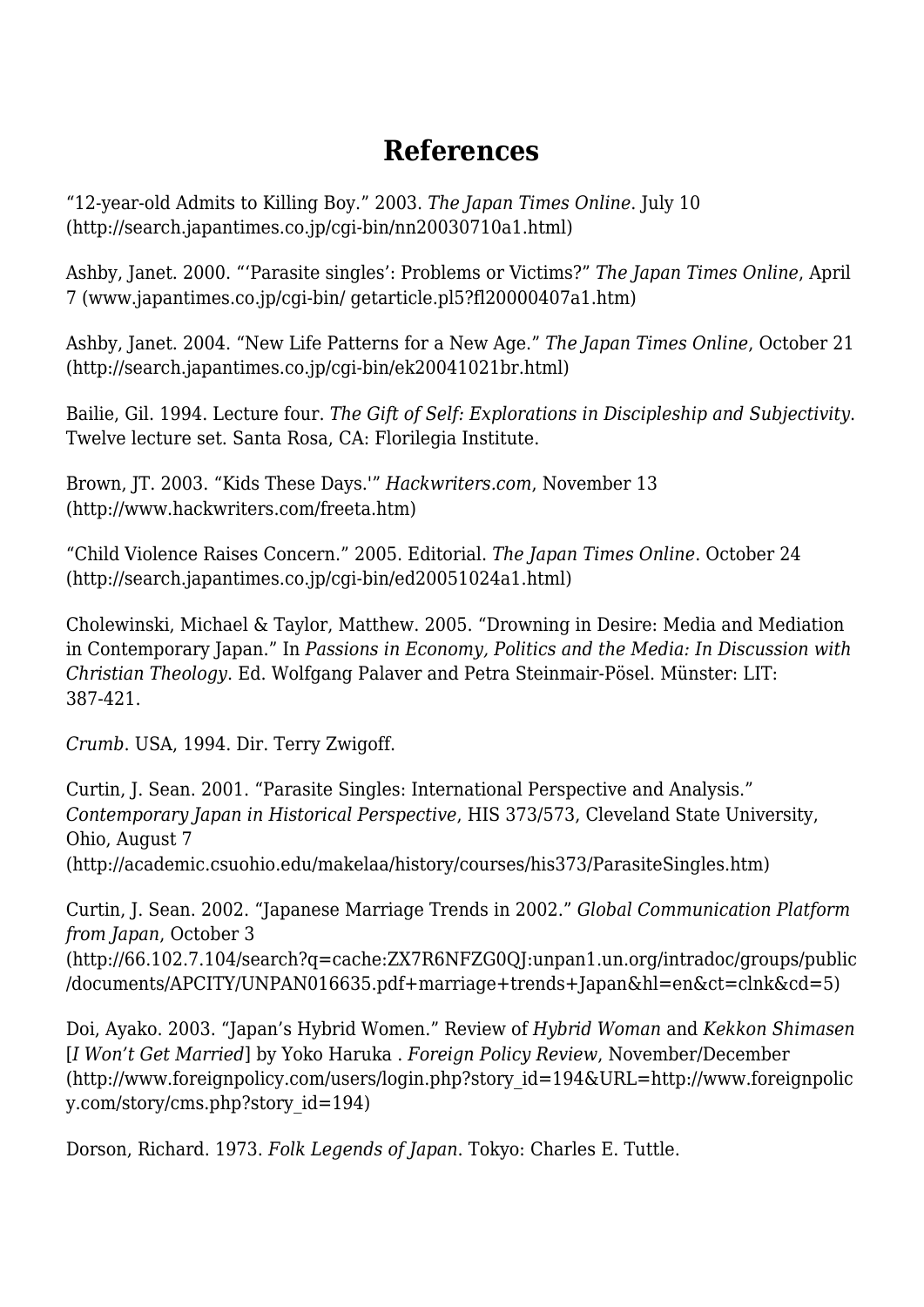Dumouchel, Paul. 1999. "Ijime." *Contagion*. Vol. 6, Spring, 77-84.

Dziesinski, Michael. 2003. "Hikikomori: Investigations into the Phenomena of Acute Social Withdrawal in Contemporary Japan." Research Paper, pdf file (http://towakudai.blogs.com/Hikikomori.Research.Survey.pdf)

Dziesinski, Michael. 2005. "Hikikomori Are Not Violent: Part 1." *Japan's Lost Generation*, weblog, January 2 (http://towakudai.blogs.com/my\_weblog/2005/01/hikikomori\_are\_.html)

"Family Therapy." *Encyclopedia of Mental Disorders*, retrieved May 22, 2006 (http://www.minddisorders.com/Del-Fi/Family-therapy.html)

Girard, René. 1976. *Deceit, Desire and the Novel: Self and Other in Literary Structure*. Trans. Yvonne Freccero. Baltimore: Johns Hopkins UP.

Girard, René. 2002. "Fundamental Principles of the Mimetic Theory." Honorary Lecture, June 5, *Judaism, Christianity and the Ancient World: Mimesis, Sacrifice and Scripture*. Colloquium on Violence and Religion, Purdue University, June 5-8.

Girard, René. 1987. *Resurrection from the Underground: Feodor Dostoevsky*. Edited and Trans. James G. Williams. New York: Crossroad.

Girard, René. 1992. *The Scapegoat*. Trans. Yvonne Freccero. Baltimore: Johns Hopkins UP.

Girard, René. 1992. *Things Hidden Since the Foundation of the World*. Trans. Stephen Bann and Michael Metteer. Stanford: Stanford UP.

"Girl, 13, Held for Pushing Boy Off Building." 2004. *The Japan Times Online*, June 24 (http://search.japantimes.co.jp/cgi-bin/nn20040624a2.html)

Gordenker, Alice. 2002. "School Refusers: When One-Size-Fits-All Schooling Doesn't Work." *The Japan Times Online*, May 3 (http://www.japantimes.co.jp/cgi-bin/getarticle.pl5?ek20020503ag.htm)

Gravois, John. 2006. "Mob Rule." *The Chronicle of Higher Education*, April 14 (http://chronicle.com/free/v52/i32/32a01001.htm)

10

Hearne, Lafcadio. 1972. *Kokoro: Hints and Echoes of Japanese Inner Life*. Tokyo: Charles E. Tuttle.

Hisane, Masaki. 2006. "Japan Stares into a Demographic Abyss." *Asia Times Online*, May 9 (http://www.atimes.com/atimes/Japan/HE09Dh04.html)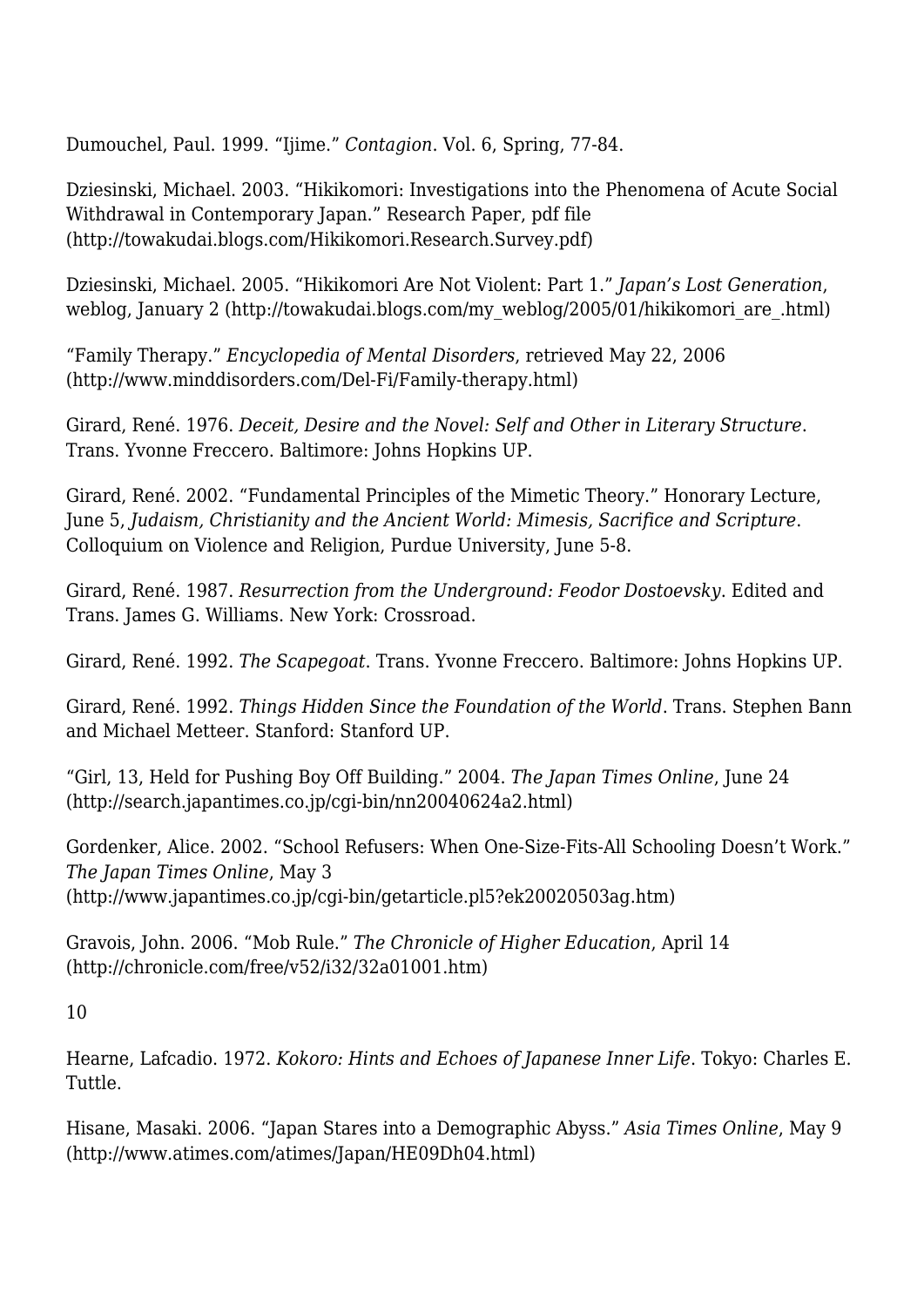Honda, Yuki. 2005. "'Freeters': Young Atypical Workers in Japan." *Japan Labor Review*, Summer, 2, 3 (http://www.jil.go.jp/english/documents/JLR07\_honda.pdf)

Iwasaki, Kentaro. 2006. "'Mo, Soudan Dekiru Basho wa Nakatta' ['There Was Just No Place to Consult']." *Chunnichi Shinbun* [*Chunnichi Newspaper*], May 13: 37.

Jones, Maggie. 2006. "Shutting Themselves in." *New York Times Magazine*, January 15 (http://www.nytimes.com/2006/01/15/magazine/15japanese.html?ex=1147838400&en=c941 0a8197cc675a&ei=5070)

*Jou no Kyoshitsu* [*Queen's Classroom*]. Japan, 2005. Dir. Hitoshi Iwamoto.

*Ju-on* [*The Grudge*]. Japan, 2003. Dir. Takashi Shimizu.

*Kids' War* (1-5). Japan, 1999-2003. Wr. Mineaki Hata.

Lewis, Leo. 2005. "Schoolgirl Blogger Poisons Mother in Homage to Killer." *Times Online*, November 3 (http://www.timesonline.co.uk/article/0,,3-1854972,00.html)

"Man Says He Threw Boy from  $15<sup>th</sup>$  Floor." 2006. The Japan Times Online, April 2 (http://search.japantimes.co.jp/cgi-bin/nn20060402a1.html)

"Memorial Held for School Slaying." 2003. The Japan Times Online, June 10 (http://search.japantimes.co.jp/cgi-bin/nn20030610a8.html)

Murakami, Mutsuko. 1999. "Chaos in the Classroom." *Asiaweek*, April 30 (http://www.pathfinder.com/asiaweek/99/0430/feat2.html)

Nakamura, Akemi. 2004. "Being NEET Not So Neat for Nation's Youth." *The Japan Times Online*, June 19 (http://search.japantimes.co.jp/print/news/nn06-2004/nn20040619f2.htm)

"NEET." *Wikipedia*, retrieved May 14, 2006 (http://en.wikipedia.org/wiki/NEET)

*Nobuta wo Produce* [*Producing Nobuta*]. Japan, 2005. Dir. Hitoshi Iwamoto and Norika Sakuma, with Kazuya Kamenashi, Tomohisa Yamashita and Maki Horikita.

"Online Message Feud Led to Girl's Murder." 2004. *The Japan Times Online*, June 3 (http://search.japantimes.co.jp/cgi-bin/nn20040603a1.html)

Oughourlian, Jean-Michel. 1991. *The Puppet of Desire: The Psychology of Hysteria, Possession and Hypnosis*. Trans. Eugene Webb. Stanford: Stanford UP.

Phung, Vuong. 2005. "'The Sorry State of Japanese Womanhood': Angry Responses to Japan's Gender Inequality from the Frontline." *The Kapi'o Newspress*, November 10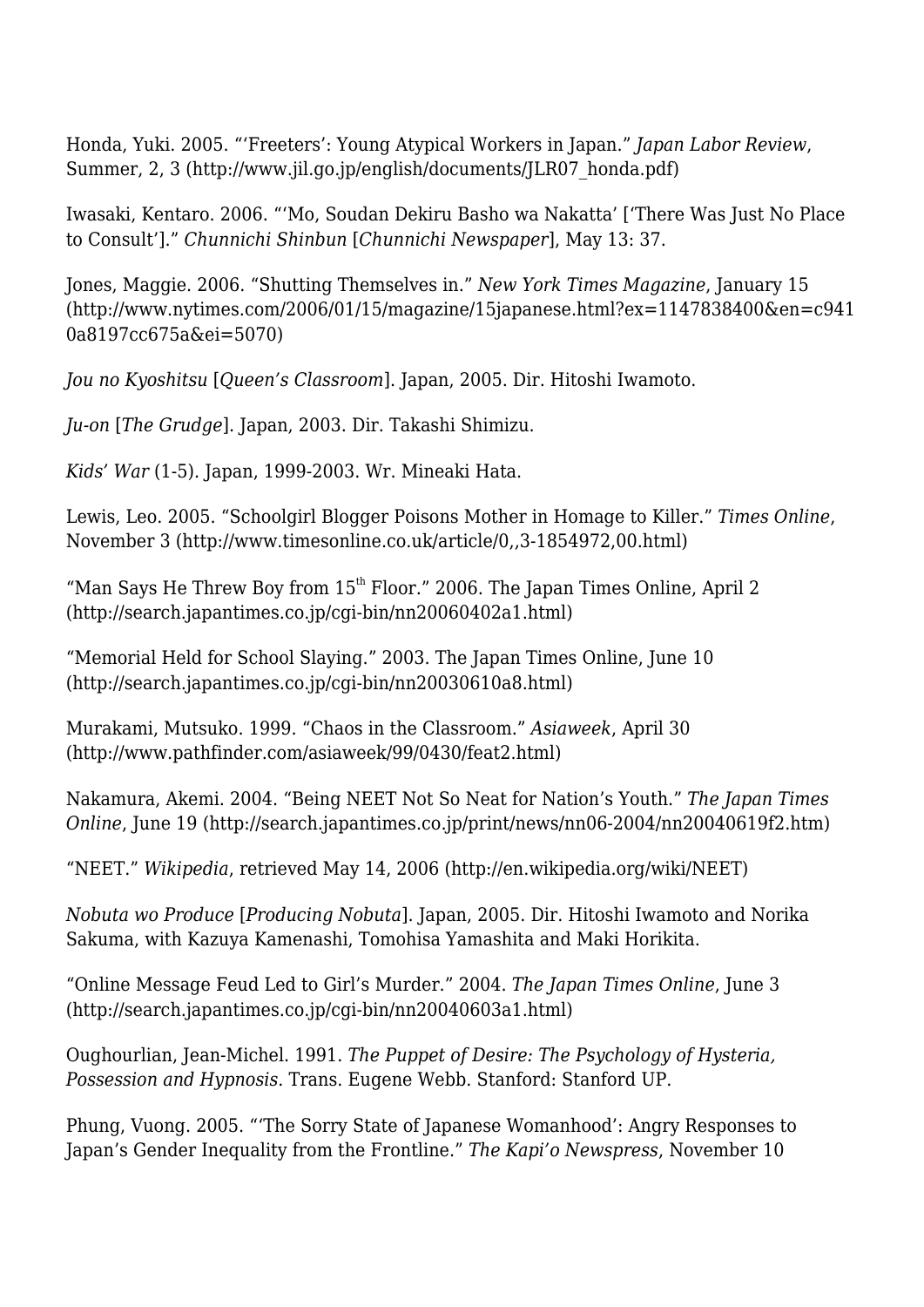(http://kapio.kcc.hawaii.edu/upload/fullnews.php?id=130)

Plutschow, Herbert. "Tragic Victims in Japanese Religion, Politics, and the Arts." *Anthropoetics* 6, no. 2 (Fall 2000 / Winter 2001) (http://anthropoetics.ucla.edu/ap0602/japan.htm)

Rees, Phil. 2002a. "Hikikomori Violence." *BBC News*, October 18 (http://news.bbc.co.uk/2/hi/programmes/correspondent/2336883.stm)

Rees, Phil. 2002b. "Japan: The Missing Million." *BBC News*, October 20 (http://news.bbc.co.uk/2/hi/programmes/correspondent/2334893.stm)

Rider, Shawn. "Hikikomori: Homicidal Teens of Japan." Personal website, Retrieved May 17, 2006 (http://www.wdog.com/rider/writings/hikikomori.htm)

*Ringu* [*The Ring*]. Japan, 1998. Dir. Hideo Nakata.

"Sakakibara." *Wikipedia*, retrieved May 20, 2006 (http://en.wikipedia.org/wiki/Sakakibara)

Scanlon, Charles. 2001. "Japan's 'Parasite Singles.'" *BBC News*, May 31 (http://news.bbc.co.uk/2/hi/asia-pacific/1362106.stm)

*Sen to Chihiro no Kamikakushi* [*Sen and Chihiro's Hidden Gods*] (retitled *Spirited Away* in English language release). Japan, 2001. Dir. Hayao Miyazaki.

"Sho-ichi Danji Gekouchu ni Satsugai [First Grader Murdered on Way Home from School]." 2006. *Chunnichi Shinbun* [*Chunnichi Newspaper*], May 19: 1.

Shoji, Karoi. 2004. "One day, Japan's 'losing dogs' will howl in unison." *The Japan Times Online*, April 15 (http://search.japantimes.co.jp/cgi-bin/ek20040415ks.html)

Taki, Mitsuru. 2001. "Japanese School Bullying: Ijime." Presentation, *Understanding and Preventing Bullying: An International Perspective*, Queen's University, Toronto, October 19 (http://www.nier.go.jp/a000110/Toronto.pdf)

Tatsuno, Yoko. "Child Abuse: Present Situation and Countermeasures in Japan." *Women's Online Media*, retrieved May 15, 2006 (http://wom-jp.org/e/JWOMEN/childabuse.html)

Tolbert, Kathryn. 2000. "Japan's New Material Girls: 'Parasite Singles' Put Off Marriage for Good Life." *Washington Post*, February 10, 2000: A01 (http://www.washingtonpost.com/wp-srv/WPcap/2000-02/10/101r-021000-idx.html)

Whipple, Charles T. "The Silencing of the Lambs." *Charlest.whipple.net*, retrieved May 20, 2006 (http://www.charlest.whipple.net/miyazaki.html)